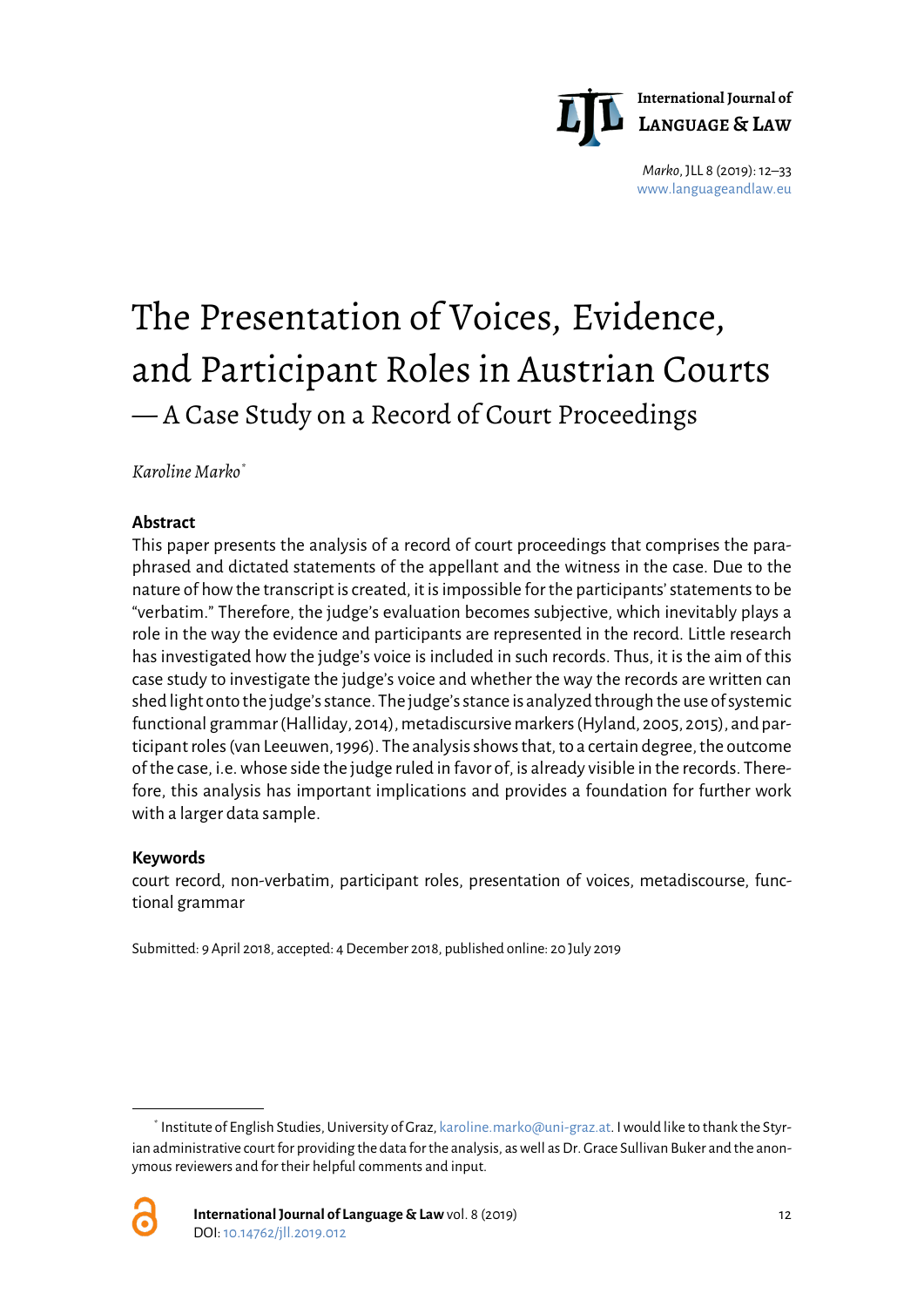# 1. Introduction

Courtroom transcripts or records of courtroom proceedings can be invaluable sources for forensic linguistic analyses. In the Austrian legal system, trials are usually not recorded and the transcripts that are produced are not verbatim either – instead, transcripts reflect the gist of what was said in court (Fraser, 2003). In the case investigated in this analysis, the presiding judge is responsible for summarizing (paraphrasing) the statements. That is, the judge would question the involved parties and after a certain amount of time, would dictate the gist of what was said to the court assistant. This process raises important questions concerning power in the courtroom (see, e.g., Conley and O'Barr, 2005): the judge has the power to decide which questions are asked, which information is important enough to be included in the final record, and, importantly, how this information is included (linguistically). Thus, by deciding how the original statements are (para)phrased, the presiding judge become the author of the record of proceedings. Since the judge has the power to decide which information is important and thus included in the record, this process can be seen as a form of translation of the social world for the legal system (see, e.g., Mertz et al., 2016). That is, the social reality of the involved parties is 'translated' into terms and information that is relevant from the legal perspective and for the respective legal system.

The process of writing a record of court proceedings is thus also characterized by selection. The person in charge of writing the record has to choose which aspects to include in the protocol, which is guided by the purpose of the final text. Banscherus (1977: 76) has argued that the process of selection carries the potential for manipulation, even if unintentional. For example, he outlines several components of the process of selection: the person in charge of writing the protocol needs to have specific cognitive and linguistic abilities to summarize the content in relation to the purpose of the final product. Previous experience is likely to have an influence on the decision about what kind of information will be included in the protocol, which can lead to a loss of information. Further, in cases where the involved parties use a non-standard code of their language, the author of the protocol is likely to paraphrase and change the content slightly (Banscherus, 1977: 76– 79). The final record of court proceedings is supposed to represent the complete interview (Banscherus, 1977: 68), which is, however, an unrealistic expectation.

The concept of voice is a central one in this paper. However, the term 'voice' carries a rather imprecise meaning and often has literary connotations (Tardy, 2012). In this paper, the concept of voice is regarded as "the person behind the written word" (Hirvela & Belcher, 2001: 85 in Hewings, 2012: 1), and as a "means for self-representation" (Ivanic & Camps, 2001). Thus, I will investigate whether there are clear instances of the judge's voice, i.e. instances that reveal the judge's presence in the text. This is of interest as the record of court proceedings is written as a first person narrative from the point of view of the involved parties. Since the presiding judge is the author of the final text, it is expected that their voice is still present in the text, even if not explicitly. In this way, the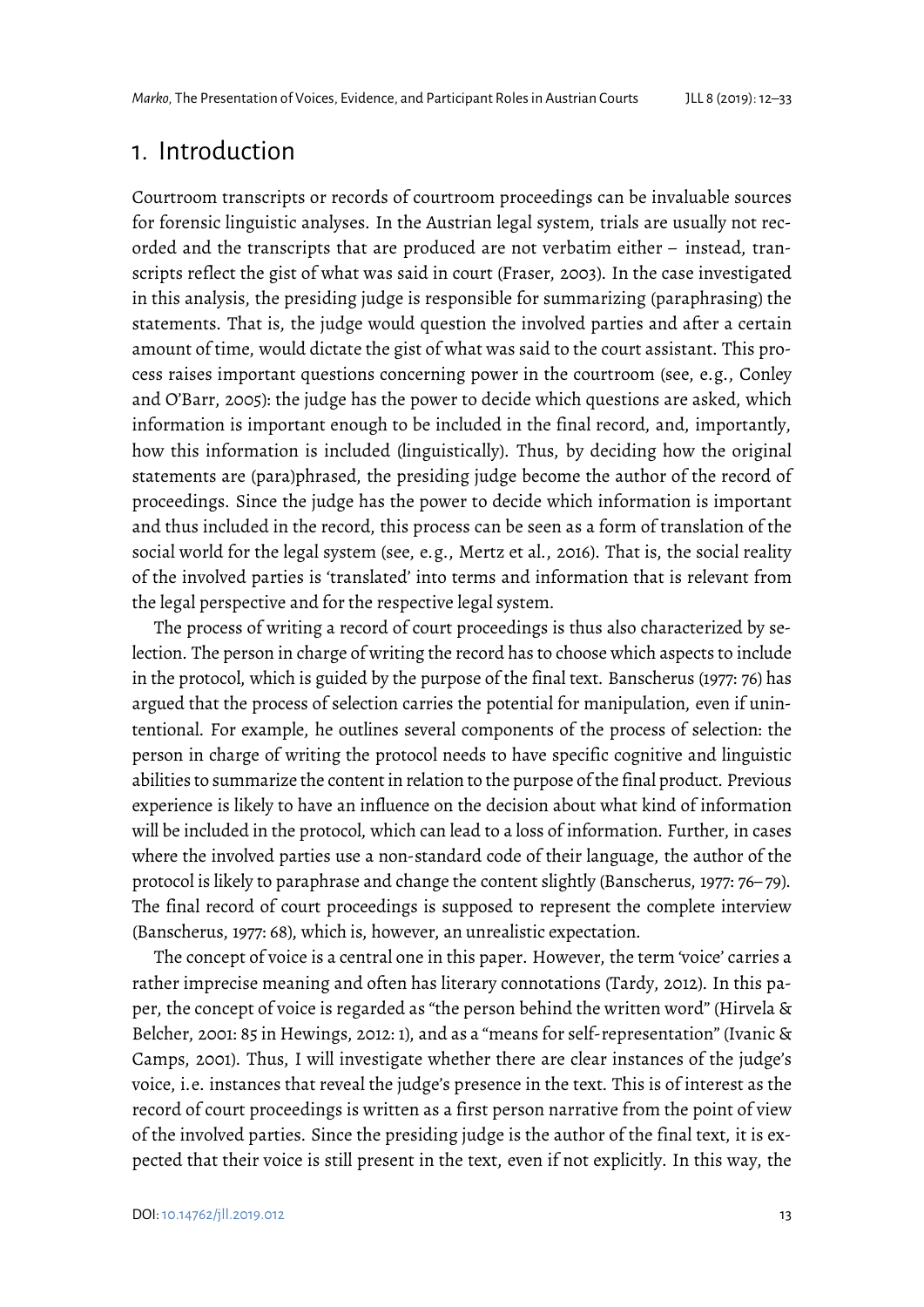notion of 'voice' is related to the notion of 'stance', which investigates how words convey the speaker's or writer's attitude (Biber, 2006).

The judge in this case becomes "the co-constructor of the story-line" (Byrman & Byrman, 2018: 159) by turning the original questioning into a coherent narrative. In line with Toolan (2001) and Byrman & Byrman (2018: 161), a narrative is viewed as the "semantic representation of a series of events in the form of a story." Thus, the term 'transcript of court proceedings' is, in fact, linguistically wrong: the final text is much less a transcript than it is a narrative of the happenings in court. Or, as Byrman & Byrman (2018: 156) put it: "the written report becomes a retelling of a retelling of the events." An important characteristic of written reports in investigative settings is that the reports are much shorter than if the content was transcribed verbatim, implying that the written document is a summary of the happenings rather than an accurate representation thereof. Also, due to the nature of written language, the information in reports is much denser with many expressions (e.g. legal terminology) that are not commonly used in spoken language. Jönsson & Linell (1991: 429– 434) have further identified that, compared with the spoken dialog, the written report is more or less chronologically structured, most information is included only once (i.e. there is less repetition), the report has a rather neutral tone (i.e. it contains fewer emotional features), and seems to be more objective. Jönsson & Linell (1991: 437) call reports "second generation" texts or discourses, which "will display features derived from the conditions and purposes, rationalities and perspectives, of the reporting activity itself."

As hinted at above, courtroom protocols or reports are written with a clear purpose in mind, and this purpose has an immense influence on the content through the selection of relevant information. Jönsson & Linell (1991: 437) caution against the idea that a protocol is a 'copy' of what was said in the interview: "Even if we were indeed to encounter a 'copy' (in some sense), it would constitute a new event in the new context, acquiring some new meaning, and it would be voiced in a different way." The idea that the content is 'voiced in a different way' is of particular importance for this article: the judge in charge of the dictating of the report selects the information that is deemed relevant to the specific context and reformulates it in a way that suites the purposes of the legal framework; thus, she is voicing the complainant's and witness' narratives through her words. Although often done unintentionally, any message that is re-voiced in such a way changes the initial message in meaningful and possibly even in fundamental ways.

# 2. Methodology & Theoretical Background

Functional Grammar, as proposed by Halliday (2014), is used as one of the frameworks with which the present court record is analyzed. According to Halliday, texts enact meaning on three levels: the textual level, the interpersonal level, and the ideational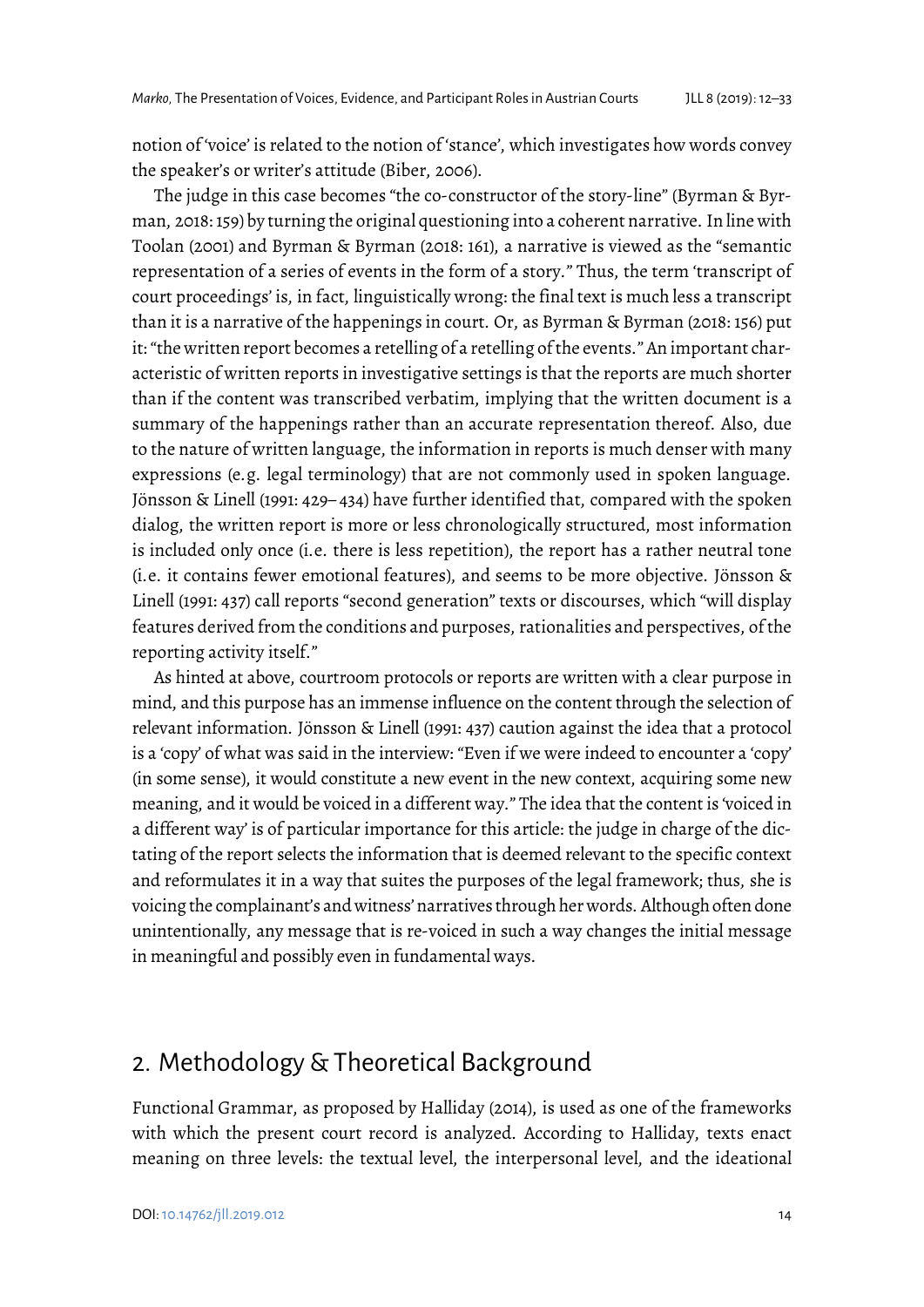level. On the textual level, the text is linked to its context and the main elements of analysis are the theme/rheme structure of propositions. The interpersonal function of a text is to enact social relationships between writers and readers. On this level, analysis is focused on the grammatical system of mood, of which modality is a part. Modality refers to the "intermediate degrees, between the positive and negative poles [and] construe[s] the region of uncertainty that lies between 'yes' and 'no'" (Halliday, 2014: 176).

The ideational level reflects different kinds of processes. Halliday (2014: 214) differentiates between six processes that can be represented by clauses: material, behavioral, mental, verbal, relational, and existential. The lines between these processes are not always clear cut and sometimes overlap. Generally, though, material processes are "clauses of doing and happening" (Halliday, 2014: 224). The main participant in material clauses is the Actor who brings about a change of events through the use of some energy. In transitive constructions, the second participant that is directly involved in the process is the Goal. On the other hand, mental clauses "are concerned with our experience of the world of our own consciousness" (Halliday, 2014: 245) and are thus connected to processes of thinking, feeling, and seeing. The main participant of mental clauses is called Senser, and the perception the Senser perceives is called Phenomenon. In relational clauses, a Carrier or a Token is characterized and identified by an Attribute or a Value. Thus, relational clauses have two inherent participants (Carrier/Attribute; Token/Value), in which the latter is used to classify or identify the former by providing abstract categories of class-membership or identity. Behavioral clauses describe "physiological and psychological behavior" (Halliday, 2014: 301) and consist of a Behaver and the Behavior. Verbal clauses are used to represent processes of saying and are frequent in narrative texts, especially in dialogic passages. The main participant is called Sayer and the term Verbiage is used to describe the content of what is said. The last type of clauses describes existential processes that are used to "represent that something exists or happens" (Halliday, 2014: 307). These clauses, however, are encountered least often.

In this paper, the analysis of processes represented in the court record can shed light on the agency of the parties involved, as filtered through and perceived by the judge. This will be done especially in connection to the passages of the transcript that contain information vital to the outcome of the case. Further, the ways social actors are represented in the statements is investigated. Van Leeuwen (1996) provides a useful framework for this. First of all, he differentiates between the exclusion and inclusion of social actors. This can happen, for example, through suppression or backgrounding, and activation or passivation. When social actors are suppressed, for instance, no reference to them can be found at all. This can only be detected if several texts discussing the same topic are available for analysis, as suppressed actors do not leave traces in the text. If social agents are backgrounded, on the other hand, these actors might be mentioned or referred to, but it is left to the reader to infer their agency.

Included social actors can be either personalized or impersonalized. The most important differentiation for this analysis is made between categorization and nomination,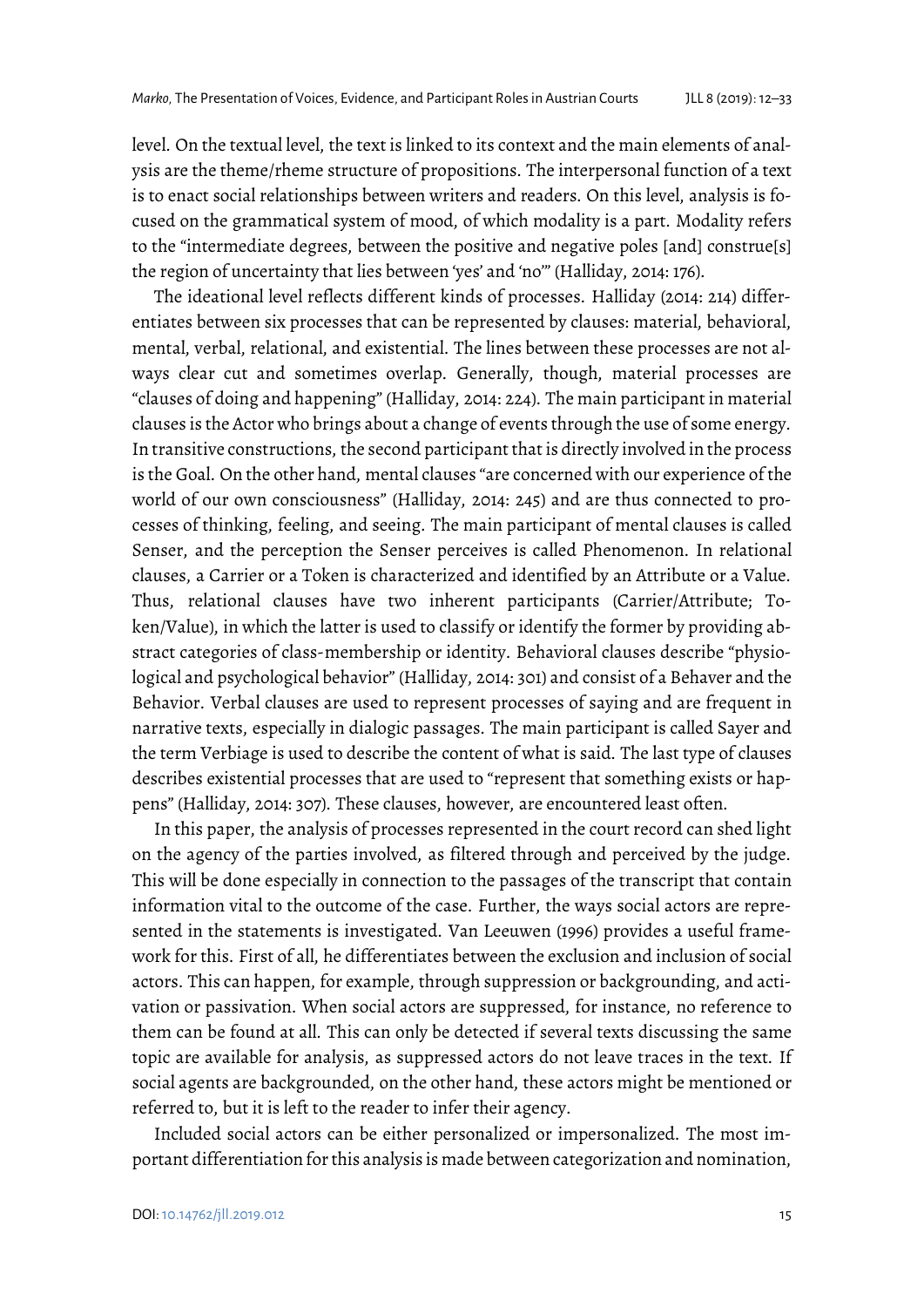which form subcategories of personalization. Categorization refers to instances where social actors are functionalized (i.e. they are referred to by their role in a specific context, e.g. 'the witness') or identified according to classifications, relational or physical features (i.e. actors are referred to by what they more or less permanently are, e.g. 'man' or 'woman'). Instrumentalizations, in contrast, refer to the actors through an instrument, thus rendering their representation much more impersonal. Nomination refers to the use of names, and is composed of the following subcategories: formalization, semi-formalization, and informalization. Formalization includes the reference to a social actor through their surname and an honorific; semi-formalization contains references through first name and last name, and informal references are made through the use of only the first name. Felton Rosulek (2015: 57) adds the category of nicknames to this framework as an even more informal category.

An analysis of how social actors are represented ties in with the analysis of meaning processes outlined above. Also, the way social actors are named can provide clues to their relationships and status within a given discourse. Naming practices can also be related to the use of legal terminology (e.g. 'the defendant'), which is inevitably a part of a nonverbatim record of court proceedings so that the involved parties can be identified (for information on legal language, see e.g. Tiersma, 1999; Hoffmann, 1989).

Another area of analysis in this paper is metadiscourse, which, as used by Hyland (2005, 2015), is defined as a "cover term for the self-reflexive expressions used to negotiate interactional meanings in a text, assisting the writer (or speaker) to express a viewpoint and engage with readers as members of a particular community" (Hyland, 2005: 37). That is, metadiscourse is used as a powerful framework to identify how authors project themselves into their texts, their attitudes towards the propositions expressed, as well as their intended audience. In his system of metadiscourse, Hyland (2005: 49) differentiates between two main categories: the interactive and the interactional dimensions. The former "help[s] guide the reader through the text" through the use of transitions (such as conjunctions, and adverbial phrases), frame markers (e.g. elements that highlight the thematic structure of the text and help sequence and shift arguments), endophoric markers (i.e. anaphoric or cataphoric expressions referring to other parts of the text), evidentials (e.g. using information from other sources), and code glosses (i.e. additional information provided by rephrasing, or explanations of propositions). The interactional dimension "involves the reader in the text" (Hyland, 2005: 49), and consists of the following subcategories: hedges (to withhold commitment to a proposition), boosters (to show the author's certainty), attitude markers (providing information about the writer's attitude), self-mentions of the author through pronouns or possessive adjectives, and engagement markers (i.e. explicitly addressing readers as discourse participants). It is hoped that through the analysis of metadiscursive markers, instances of the judge's presence in the text will become more visible.

To my knowledge, no analyses of similar texts (i.e. non-verbatim courtroom records dictated by a judge) have been conducted. However, Olsson (1997), for example, has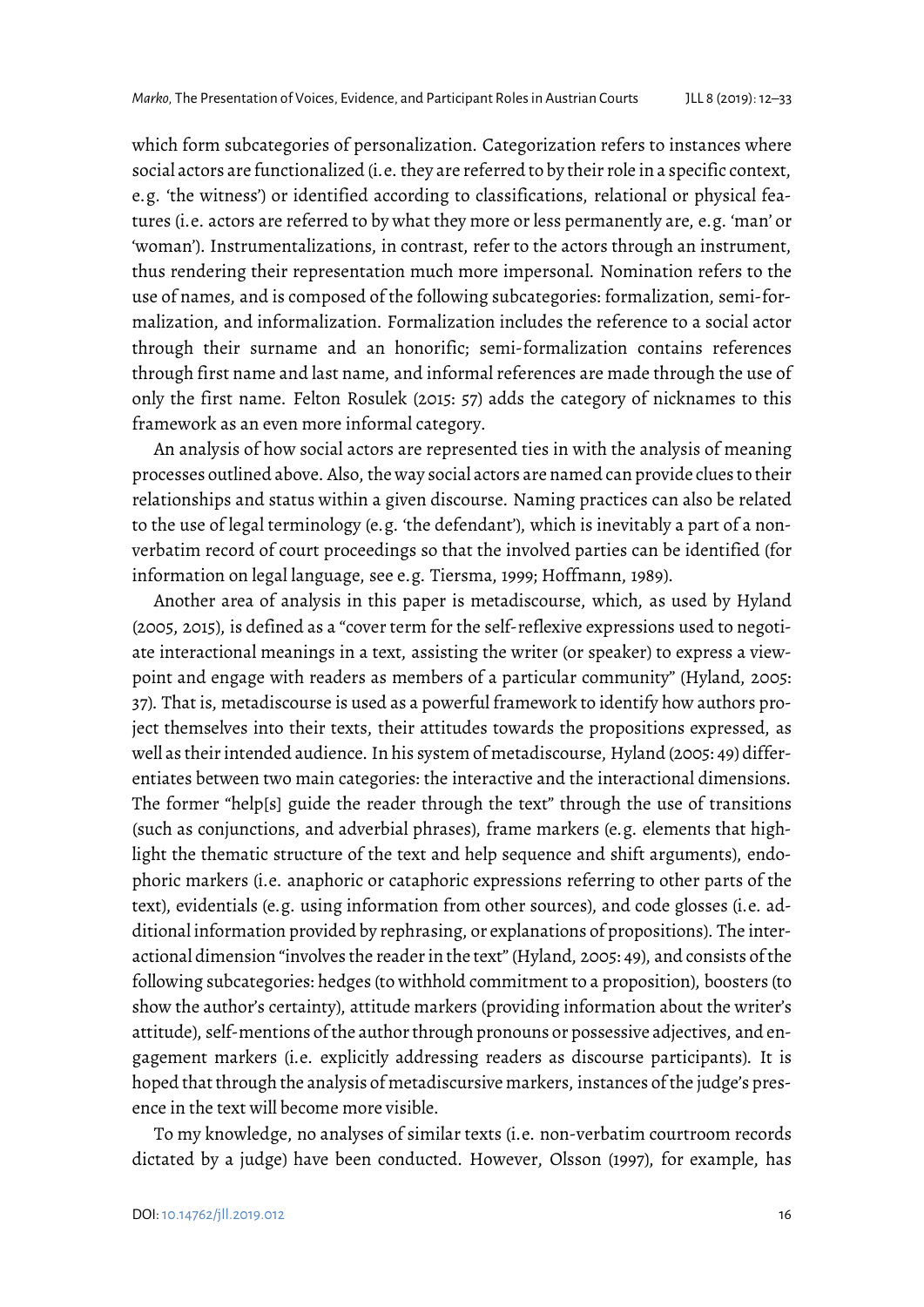characterized dictated language, and Rock (2001) has investigated the composition of witness statements. Another study that is structured similarly, i.e. it also investigates the use of negation and presentation of evidence, but is concerned more specifically with direct manipulation of statements, is Canning's study (2018) on the foregrounding of hooligan schemata in witness narratives after the Hillsborough disaster. Further, several studies have addressed the writing of police protocols (see, e.g. Byrman & Byrman, 2018; Cetkovic, 2014; Jönsson & Linell, 1991; Komter, 2006), confession statements (Gudjonsson & Haward, 1983), and the use of metadiscourse in courtroom questions (Cavalieri, 2016).

The following research questions are investigated in this paper:

(1) What is the structure of the record of court proceedings?

(2) How can the judge's voice be located in the record, and how is it represented as opposed to the involved parties' voices?

(3) Can the representation of the involved parties and the evidence be indicative of the judge's decision?

## 3. Data

The record of court proceedings analyzed in this paper was obtained from the Styrian administrative court in Austria in 2014. In the present case, the appellant, Mr. A (names were anonymized for data protection), has appealed against a fine he was supposed to pay for a traffic violation. Mr. P, the witness in this case, was the police officer who had pulled him over and fined him. The record consists of the statements of both parties. However, their statements were not recorded verbatim but paraphrased by the presiding judge. This is normal practice in Austria, where trials are hardly ever recorded verbatim. The appellant and the witness provided statements which were then paraphrased by the judge and dictated to a court assistant who typed the transcripts; to the best of my knowledge, there are no specific guidelines for transcriptions that the court assistant has to follow. It is crucial to mention that these records are frequently the basis for further litigation, should there be any.

The form of the statements does not make the question-answer structure of the original dialog visible. In fact, the statements take the form of narratives, although clearly it is based on the question-answer sequence of the courtroom trial. The narratives are written as first-person narratives, i.e. from the perspective of either the appellant or the witness. The judge is not explicitly present as the actual author of the paraphrases that she dictated to the court secretary during the trial. The dictating is done in front of both parties so that they can intervene if they do not agree that the paraphrase accurately represents what they have said. However, it is also clear that very often the involved parties would not find themselves in a position in which they feel to be able to oppose to what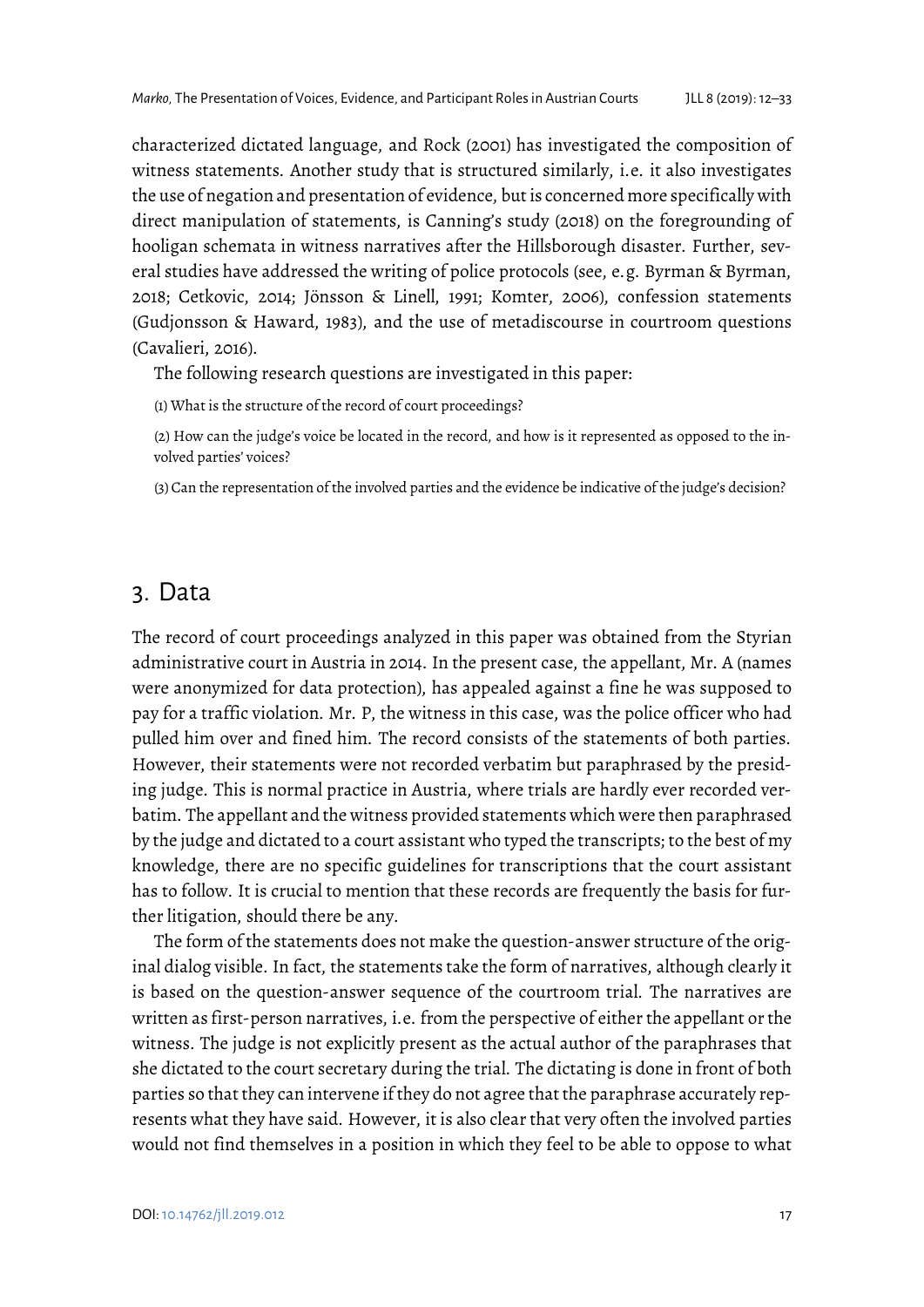the judge is saying (see, e.g., Banscherus, 1977; Conley & O'Barr, 2005). Further, minor differences in meaning might not be apparent at first sight but might become important at a later point (e.g. in an appeal).

The appellant's statement consists of 460 words, while that of the witness is slightly longer (689 words). The appellant was questioned first, followed by the examination of the witness. The witness was not present during the appellant's interview, but the appellant was present during the witness' interview and was allowed to address questions to the witness. From a perspective of power in the courtroom, this leads to an interesting imbalance: the witness does not have to power to question the appellant's story, while the appellant listens to the witness' story and has the right to intervene – which he also made use of.

The individual sentences were analyzed according to the abovementioned areas: ideational functions, metadiscourse, and social actors. After the initial analysis, the statements in the record were divided according to the participant roles and evidence, i.e. clauses relating to either the witness or the appellant were analyzed in particular. Further, through numerous readings of the record, three main themes regarding the evidence in this case have emerged: (a) presence of other drivers (incl. the telephone technician); (b) the speed of the appellant; and (c) the appellant's following or ignoring of the siren and emergency lights. These three themes have emerged as the most contested, which is why they were singled out for closer analysis.

# 4. Analysis

## 4.1. The Judge's Voice

As mentioned above, the record is based on the question-answer sequence in court, yet it is structured as a coherent narrative. At a closer look, however, the underlying question-answer sequences become visible, which renders the whole record less coherent, as breaks in the narrative come to the fore. The appellant's statement, for example, contains several clauses of negation that are not expected in narratives if the appellant is allowed to speak freely (e.g. Coulthard, 2006; Rock, 2001):

(1) 'Ich weiß nicht mehr genau, was als Erster war, das Blaulicht oder der Folgeton.' ('I don't remember exactly which was first, the emergency lights or the siren.')

(2) 'Ich kann mich nicht mehr genau erinnern aber es mag sein, dass ich in dieser Sache nicht einvernommen wurde, ebenso wie der vor mir fahrende Telefontechniker.' ('I can't remember exactly, but it might be that I was not questioned in this matter, and neither the telephone technician driving in front of me.')

In the witness' statement, there are also negated sentences, such as 'Ein zweites Fahrzeug ist nicht auf den Parkplatz gefahren' ('There was no second car that drove to the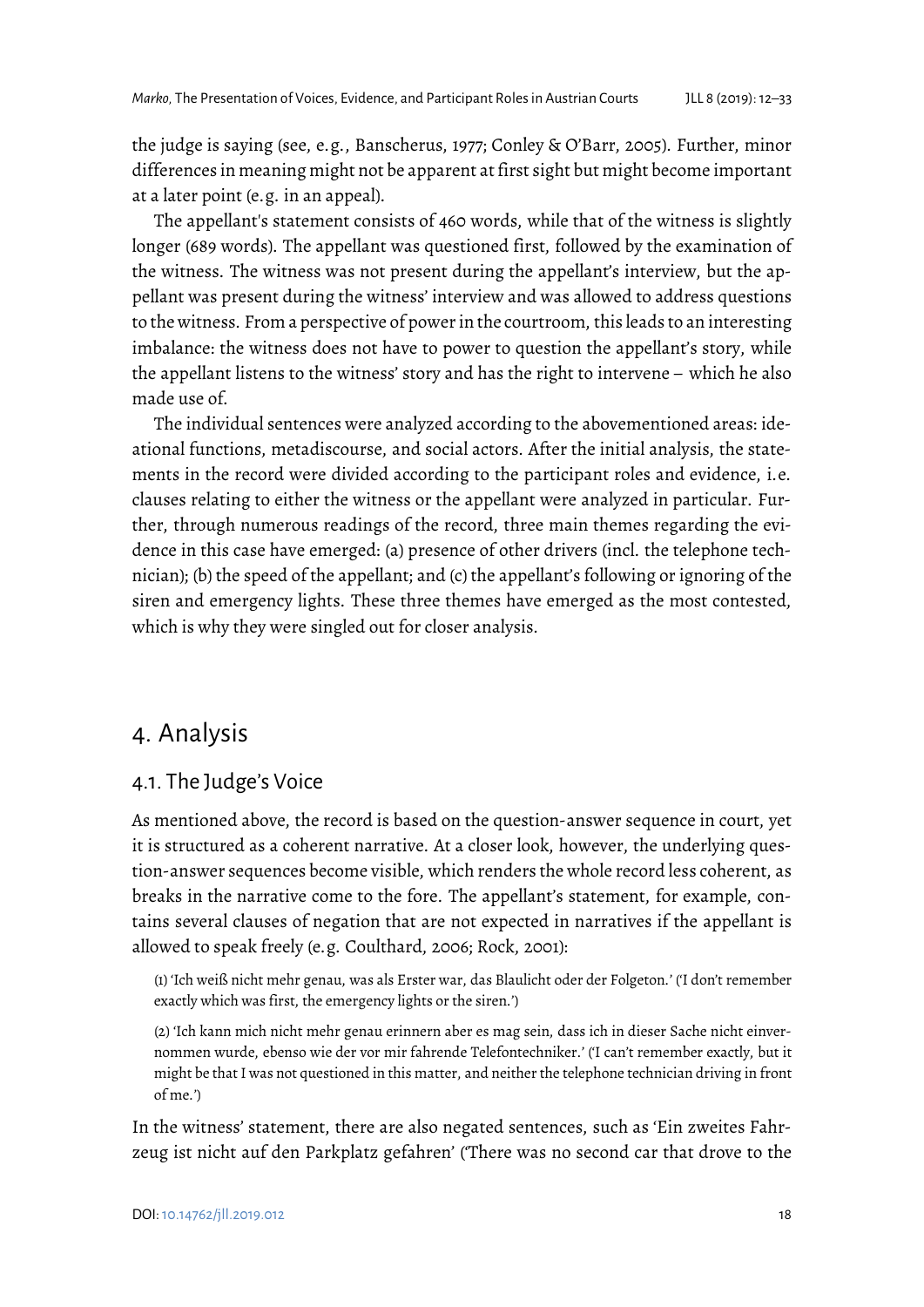parking lot'), and 'Ich habe definitiv keinen zweiten Fahrzeuglenker dann weitergeschickt […]' ('I definitely didn't send a second driver away […]').

These instances give some indication of the underlying questions. For example, it is likely that in example (1), the judge's question was something like 'Which was first, the emergency light or the siren?', and in example (2), it is likely that the judge asked a question like 'Were you and the telephone technician questioned in this matter?'

Similarly, breaks in the narrative give an indication of the question-answer sequence. The beginning of the appellant's statement contains such an instance:

(3) 'Ich war gemeinsam mit meinem Telefontechniker unterwegs, der im Wagen vor mir fuhr. Wir wollten bei der Telefonanlage zuhause etwas nachjustieren. Zur mir vorgeworfenen Übertretung […] möchte ich Folgendes anführen: […].' ('I was driving together with my telephone technician, who was in the car in front of me. We wanted to make some adjustments to the telephone system at home. I want to say the following about the misdemeanor I am accused of: […].'

Here, there is a clear break in the narrative after the second sentence, which provides some indication that the judge has intervened by asking a concrete question about the alleged misdemeanor. Speculatively, this break can also indicate the point at which the judge finished dictating the first part before starting the second round of questioning. Other interesting instances in which the underlying question-answer sequence becomes apparent can be found in the witness' statement:

(4) 'Nochmals befragt gebe ich an: […]' ('Questioned again, I state that: […]')

(5) 'Ich betone, er hat dezidiert und bewusst in den seitlichen linken Außenspiegel gesehen und mich dabei wahrgenommen' ('I stress that he decidedly and consciously looked into the left side mirror and noticed me')

(6) 'Ich halte nochmals fest, dass […]' ('I repeat again that […]').

Examples (4)-(6) not only hint at the underlying question-answer nature of the interaction, they also provides hints at the judge's beliefs: for example, sentences (4) and (6) are related to the presence of other drivers. This suggests repeated questioning on the same topic, which further indicates that the judge, being unsure about the truth of the content of what the witness was saying, wanted to keep this particular information prominent and explicit in the record.

The judge's voice becomes visible on another layer as well, namely through the use of legal formulaic language, as well as technical phrases which are unlikely to have originated in this form with either the appellant or the witness. Examples (7) and (8) below from the appellant's statement serve as illustrations:

(7) 'Am gegenständlichen Tag zur gegenständlichen Zeit war ich am Weg von meinem Büro in Seiersberg zu meinem Wohnsitz […].' ('On said day and at said time, I was on the way from my office in Seiersberg to my residence […].')

(8) 'Ich möchte hinzufügen, dass ich den gegenständlichen Beamten bereits kenne […]' ('I want to add that I already know said officer')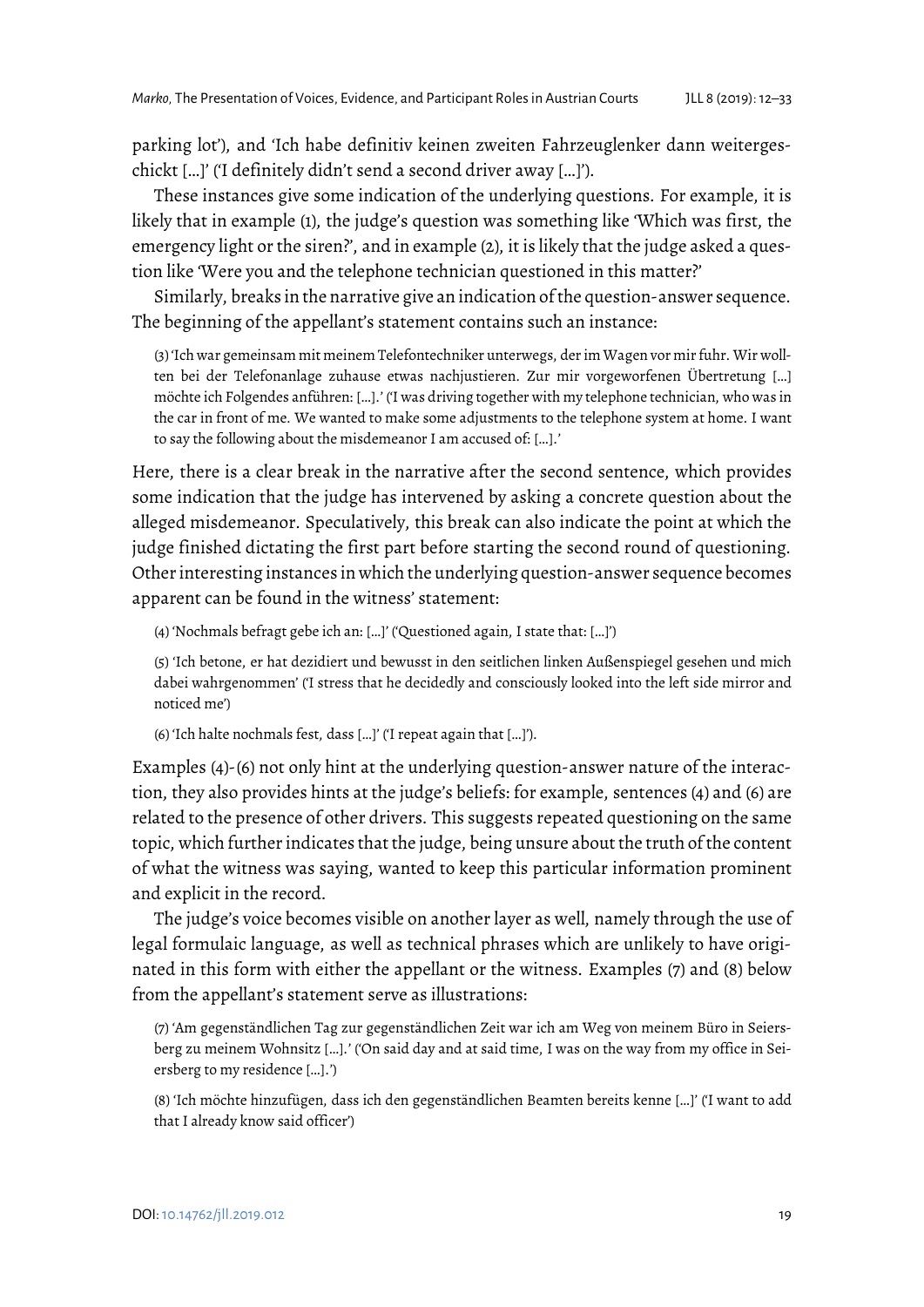In example (7), the use of 'said day' and 'said time' is likely to be influenced by the judge's voice. The same is true for the phrase 'said officer' in example (8). In both cases, it is likely that the judge has either used these terms in the formulations of her questions or that they were inserted later. It is highly unlikely, though, that these phrases originated from the appellant. In the witness' statement, the following use of technical terms and specialized language could be identified: 'Beschwerdeführer'/'Meldungsleger' ('appellant'), 'Organstrafmandat' ('administrative fine'), 'Sicherheitsleistung' ('bail'), and 'besagtes Fahrzeug' ('said vehicle'), among others. In the witness' statement, however, it is not clear whether the use of specialized language such as 'Sicherheitsleistung' ('bail') and 'Organstrafmandat' ('administrative fine') originated from the judge or the witness, as the witness in this case was a police officer, whose professional jargon should also include these examples of legal language.

## 4.2. Functional Grammar

First of all, ideational meaning processes of the clauses in the statements were analyzed. Table 1 illustrates the different processes found in the statements of the appellant and the witness. The witness' statement contains 90 clauses with ideational meanings, while the appellant's statements contains only 55 clauses of relevance. Neither of their statements contain any behavioral processes, and existential processes are rare (7.4 % and 3.3 %). Material and mental processes, as well as verbal processes are dominant in both statements. The main difference between the statements can be found in the category of relational processes: the appellant's statement only contains 3.7 % of relational processes, while the witness' contains 14.4 %, which can be attributed to the multiple descriptions of speed in the witness' statement, whose statement is longer in total. The main focus of this analysis, however, is on the material, mental, and verbal processes, as they account for the largest overall share of ideational meanings in both statements.

|              | <b>Appellant's Statement</b> |                     | <b>Witness' Statement</b> |                     |
|--------------|------------------------------|---------------------|---------------------------|---------------------|
|              | Absolute number              | Relative freq. in % | Absolute number           | Relative freq. in % |
| Material     | 29                           | 52.7                | 42                        | 46.7                |
| Mental       | 12                           | 21.8                | 15                        | 16.7                |
| Relational   | 2                            | 3.6                 | 13                        | 14.4                |
| Behavioral   | $\circ$                      | O.O                 | O                         | O.O                 |
| Verbal       | 8                            | 14.6                | 17                        | 18.9                |
| Existential  | 4                            | 7.3                 | 3                         | 3.3                 |
| <b>Total</b> | 55                           | 100.0               | 90                        | 100.0               |

**Table 1:** Ideational meanings.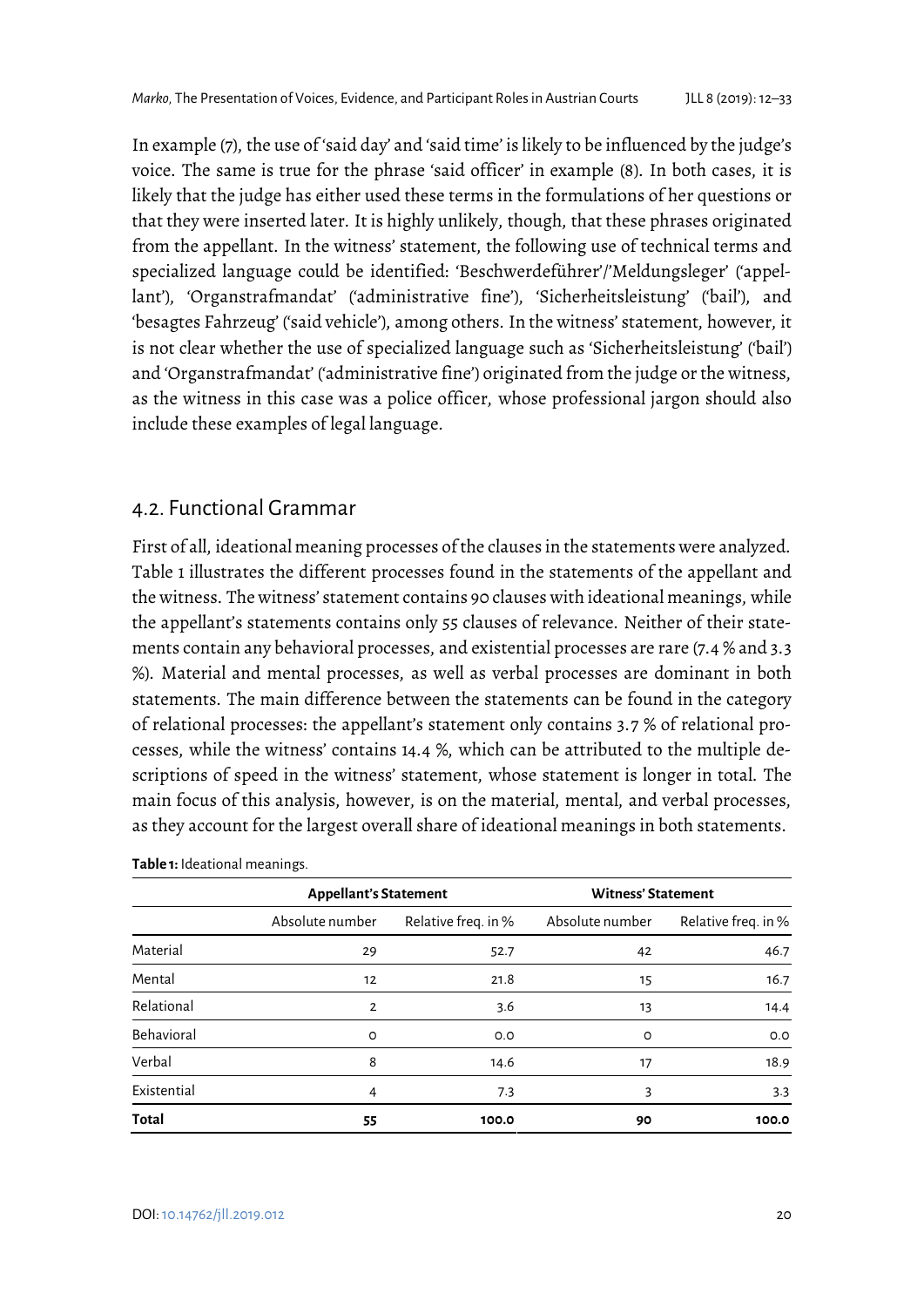In this paper, the processes are analyzed in order to investigate whether they shed light on passages that reveal the judge's voice and thus allow conclusions about her attitude towards the involved parties. In the following, the most important processes are analyzed in turn.

## 4.2.1. Material Processes

In the detailed analyses of the above-mentioned processes, only the ones where the appellant, the witness, or a third person were involved (a technician, who is a friend of the appellant) are taken into consideration, as these compose the majority of the statements and are most central to the analysis in this paper. In the appellant's statement, the appellant himself was the Actor in 48.3 % of the material processes, and the witness was the Actor in 13.8 %. Further, the appellant refers to himself and the technician who was driving in the car ahead of him collectively in 17.2 % of the material clauses, and the Actor of 3.4 % of the material processes is only the technician. Below, some examples are provided to illustrate these processes, with A referring to the appellant's statement, W to the witness' statement:

(9) A: 'Ich habe in der Folge mein Telefonat beendet und bin auf einer Ausweiche etwa auf Höhe Windorf rechts an den Rand gefahren […]' ('As a consequence, I ended my phone call and pulled over to the right at the height of Windorf.')

(10) A: 'Wir wollten bei der Telefonanlage zuhause etwas nachjustieren' ('We wanted to make some adjustments to the telephone system at home')

(11) A: 'Ich war gemeinsam mit meinem Telefontechniker unterwegs, der im Wagen vor mir fuhr.' ('I was on my way together with my telephone technician, who was driving in the car ahead of me.')

(12) A: 'Der Zivilbeamte hat schließlich den Telefontechniker mit einem Lächeln weggeschickt und mich an Ort und Stelle behalten' ('The plainclothed officer ultimately sent the telephone technician away with a smile and kept me on the spot.')

In example (9), the appellant himself is the Actor, while in example (10), the appellant and the telephone technician are both the Actors. In the second clause of example (11), the telephone technician is the Actor, and in example (12), the witness takes the function of the Actor. Thus, it can be seen that several different participants take active roles in the appellant's statement; even other drivers that were driving in the line of cars ahead of the appellant and the telephone technician are mentioned as Actors:

(13) '[…] die Kolonne wich als Ganzes nach rechts aus.' ('All drivers in the line of cars swerved to the right.')

The witness' statement also contains many material processes: in 35.7 % he himself is the Actor, and in an equal amount the appellant is presented as the Actor. This can be accounted for by the fact that the appellant's actions are in the focus rather than the witness'. Interestingly, however, the technician is never used as the Actor in any of the sentences of the witness' statement. Below, some examples are provided: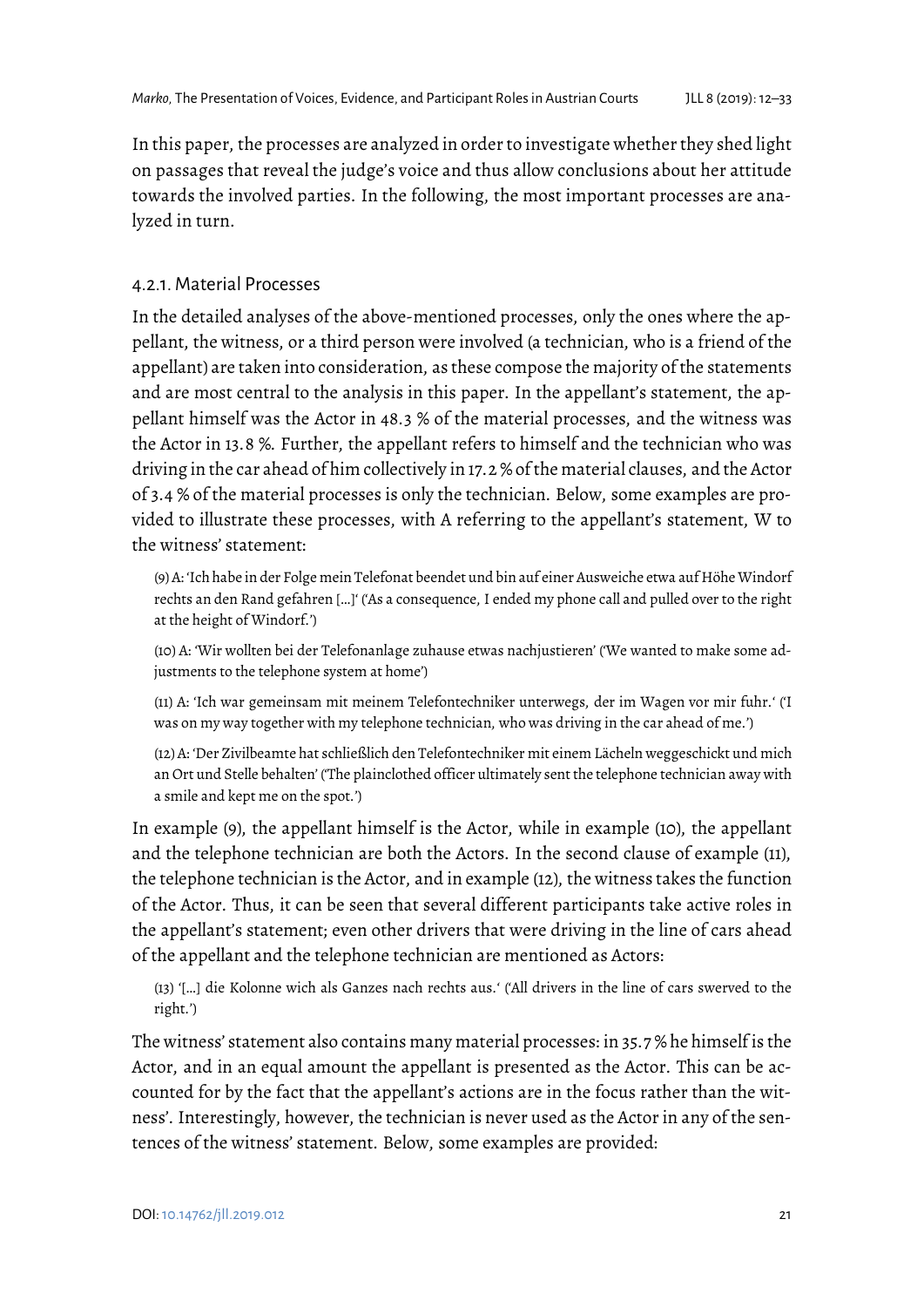(14) W: 'Ich habe dann unmittelbar danach die Verfolgung aufgenommen […]' ('Immediately afterwards I took up the chase…')

(15) W: 'Ich versuchte ihn zwei bis dreimal zu überholen, da erhöhte er sogar noch die Geschwindigkeit.' ('I tried to overtake him two or three times, then he actually increased his speed.')

(16) W:'Ich habe definitiv keinen zweiten Fahrzeuglenker dann weitergeschickt, weil ich den Beschwerdeführer eigentlich zur Anhaltung bringen wollte.' ('I definitely didn't send a second driver away, because I actually wanted to pull over the appellant.')

(17) W: 'Erst als er auf ein vor ihm fahrendes Fahrzeug aufschloss, bremste er seine Geschwindigkeit ein […]' ('Only when he caught up with a vehicle ahead of him did he reduce his speed […]').

Examples (14)-(16) illustrate sentences in which the witness himself is the Actor, and example (17) shows the appellant as the Actor. As mentioned above, the telephone technician is never mentioned as an Actor in the witness' statement. This can in fact be seen as backgrounding if the complete record of proceedings, including the appellant's statements, is considered, or even as suppression if the witness' statement is regarded in isolation (Felton Rosulek, 2015; van Leeuwen, 1996). However, other cars are mentioned in some instances, one of which is illustrated in example (18) below:

(18) '[…] woraufhin die zwei Fahrzeuge rechts ranfuhren […]' ('[…] whereupon the two vehicles pulled over to the right […]').

Mentioning other cars indirectly reveals the presence of other people and hints at the presence of the telephone technician, yet he is never explicitly mentioned and thus his importance is reduced or even negated. In fact, to my knowledge, he was also never questioned as a witness in this case.

#### 4.2.2. Mental Processes

When looking at the mental processes in the statements, the following was found: in the appellant's statement, the appellant himself is the Senser in 75 % of the clauses, and the appellant and the technician collectively are referred to in 16.7 % in the function of the Senser. The witness is not mentioned as Senser at all. The witness' statement, on the other hand, contains the witness himself in 70.6 % of the clauses in the position of the Senser, and the appellant is the Senser in 29.4 % of the clauses. Some examples illustrate this:

(19) W: 'Ich kann mich an den Vorfall gut erinnern […]' ('I remember the incident well […]')

(20) W: 'Ich habe mir da schon gedacht, dass der Beschwerdeführer sehr flott unterwegs ist' ('At this point, I already thought that the appellant was driving quite fast.')

(21) W: 'Ich hatte schon den Eindruck, dass sie [sic] mehrfach in den linken Außenspiegel gesehen haben und sehr wohl erkannt haben, dass ich ihnen [sic] folge.' ('I did have the impression that you looked into the left side mirror multiple times and that you did indeed notice that I was following you.')

(22) A: 'Wir haben daher, als ich das Blaulicht oder den Folgeton wahrnahm, zunächst dieses nicht auf uns bezogen sondern dachten, das Fahrzeug wolle an uns vorbeifahren.' ('Therefore, when I perceived the emergency lights or the siren, we did not immediately think it referred to us, but thought that the car wanted to drive by us.')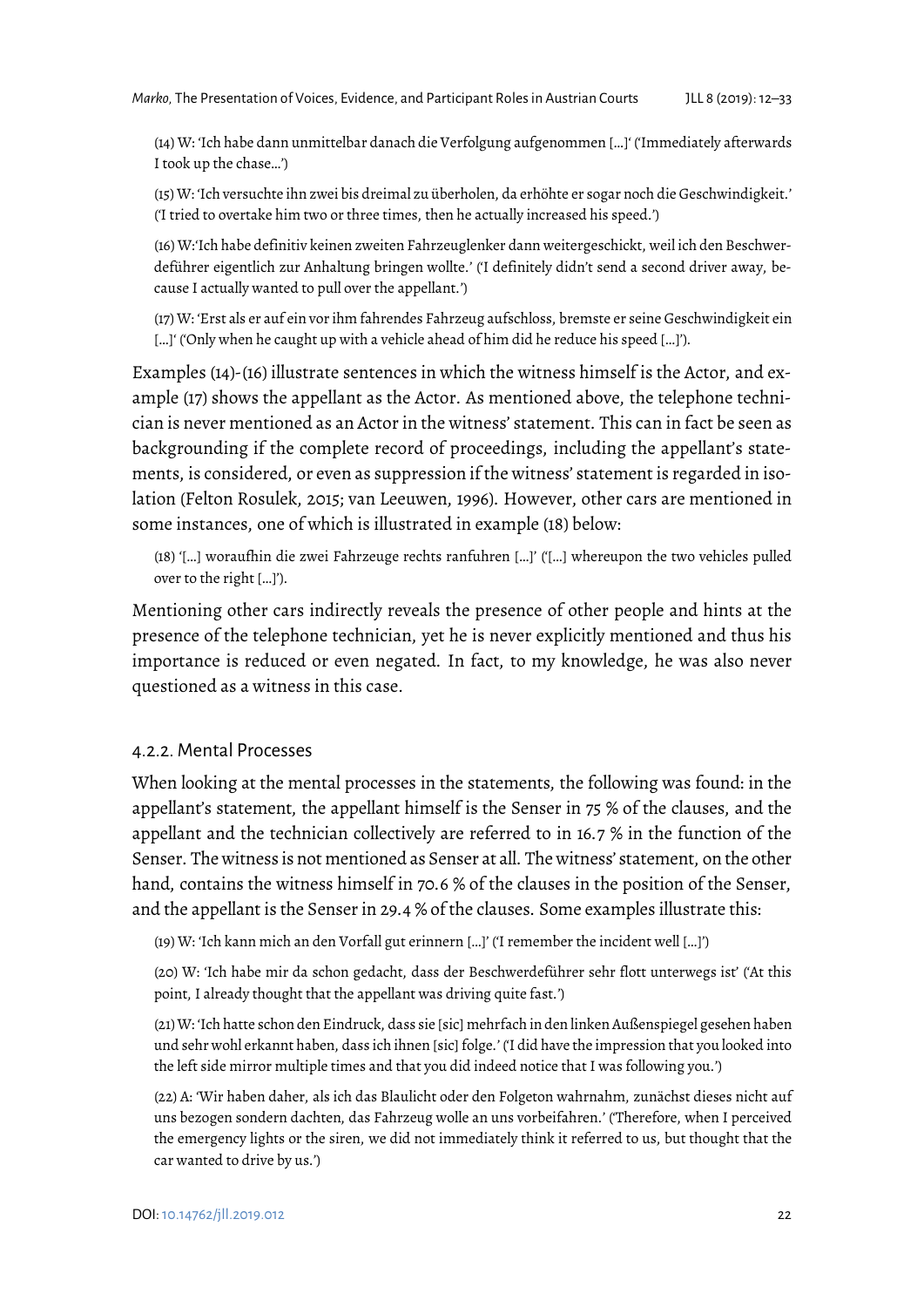(23) A: 'Ich weiß nicht mehr genau, was als Erster war, das Blaulicht oder der Folgeton' ('I don't remember which came first, the emergency lights or the siren.')

Example (19) from the witness' statement shows the witness himself in the position of the Senser, as does example (20). Example (21), however, also has the appellant in the position of the Senser ('dass sie sehr wohl erkannt haben'/'that you did indeed notice'). This is insofar interesting, as neither the witness nor the judge could possibly know whether or not the appellant noticed the police officer. Thus, this statement can only be based on speculation. Examples (22) and (23) from the appellant's statement contradict the speculation in the statement of the police officer by claiming that he and the technician (both are Sensers in his example) did not immediately notice that the siren and the emergency light was directed towards them.

#### 4.2.3. Verbal Processes

In the verbal processes in the appellant's statement, the appellant is the Sayer in 75 % of the clauses. The rest of the clauses, 25 %, do not have an explicit Sayer. Here, the judge is clearly the Sayer, as can be seen in the following example:

(24) A: 'Zur mir vorgeworfenen Übertretung, dass ich dem Blaulicht bzw. dem Folgetonhorn und der Lichthupe nicht Folge geleistet hätte, […], möchte ich folgendes anführen: […]' ('Concerning the transgression that I'm accused of, that I didn't follow the emergency lights, or the siren and the headlight flasher, […] I want to state the following: […]')

(25) A: 'Ich habe zum gegenständlichen Zeitpunkt telefoniert, das gebe ich unumwunden zu […]' ('At said time, I was talking on the phone, which I straightforwardly admit […]')

(26) A: 'Angesprochen auf die vorgeworfene Übertretung der Höchstgeschwindigkeit, gibt der Beschwerdeführer an: […]'. ('Confronted with the alleged exceeding of the speed limit, the appellant states: […]')

While in examples (24) and (25) the appellant is the Sayer, there is no explicit Sayer in the first clause of example (26). Here, it is clearly the case that the judge has asked a question and thus she is the Sayer of the clause starting with 'Angesprochen auf' ('Confronted with'), i.e. the judge confronted the appellant with the alleged exceeding of the speed limit. In the second clause of this example, the appellant is the Sayer.

Similarly, in the witness' statement, the witness himself is the Sayer in 70.6 % of the clauses, the appellant is the Sayer in 17.6 % of the clauses, and no explicit Sayer is evident in 11.8 %. This is again illustrated in the following examples:

(27) W: 'Gefragt, ob der Beschwerdeführer nicht in einer Kolonne unterwegs gewesen sei, gebe ich an: […]' ('Asked whether the appellant wasn't driving in a line of cars, I state the following: […]')

(28) W: 'Befragt, ob es nicht unlogisch sei, dass, wenn jemand die Polizei, sowie ich den Eindruck hatte, sogar hinter sich wahrnimmt, dass er dann nicht unmittelbar danach die Geschwindigkeit verringert, gebe ich an: […]' ('Asked whether it isn't illogical that someone, whom I had the impression even noticed the police behind him, wouldn't immediately reduce his speed, I state: […]')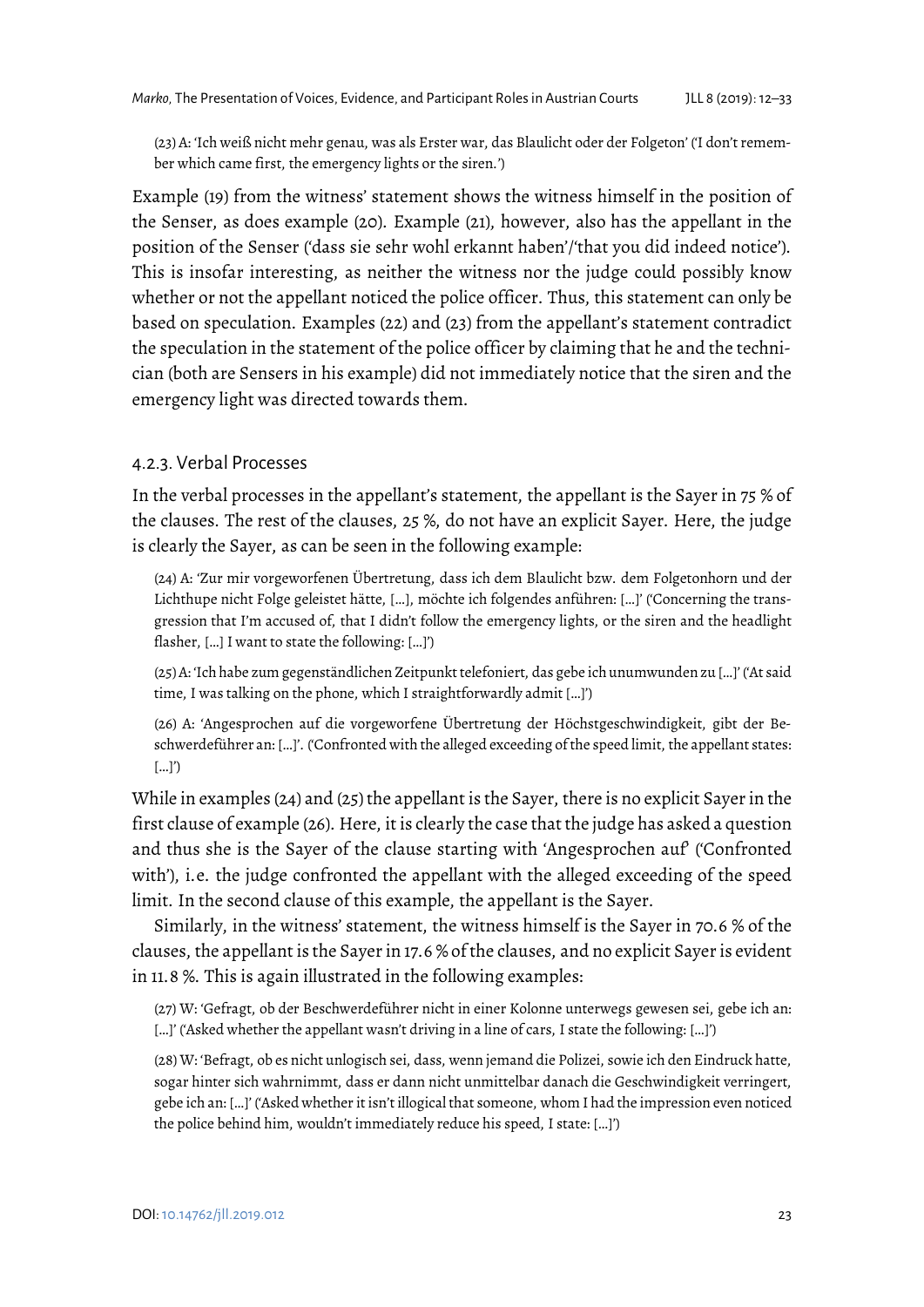(29) W: 'Ich möchte darauf hinweisen, dass […] ich auch eine Sicherheitsleistung einheben hätte können' ('I want to indicate that […] I could have collected a bail')

(30) W: 'Ich betone, er hat dezidiert und bewusst in den seitlichen linken Außenspiegel gesehen […]' ('I stress that he decidedly and consciously looked into the left side mirror […]')

In the first clause of examples (27) and (28), it is again the judge who has asked the witness a question and is therefore the implicit Sayer ('Gefragt'/'Asked'; 'Befragt'/'Asked'). In the third clause of example (27) and the final clause of example (28) it is the witness himself who is the Sayer. Also, in example (29), the witness has the position of the Sayer. However, examples (28) and (29) differ from one another in an important aspect: in example (28), the clause 'gebe ich an' ('I state') is more obviously the result of the questionanswer sequence and therefore more obviously the judge's voice. In example (29), on the other hand, the role of the judge in choosing the structure of the clause ('ich möchte darauf hinweisen'/'I want to indicate') is less obvious and more readily attributed to the witness. The same is true for example (30), when the witness is attributed with stating 'Ich betone […]' ('I stress […]'). In these instances, it is clearly information important to the case which the judge wants to emphasize and keep in the record.

#### 4.2.4. Processes Relating to Themes of Evidence

Of special importance are clauses relating to the themes of evidence mentioned previously, namely (a) the presence of other drivers (incl. the telephone technician); (b) the speed of the appellant; and (c) whether the appellant followed or ignored the siren and emergency lights. Other drivers are acknowledged in both statements, yet they appear in different roles. In the appellant's statement, several cars are driving in a line, which is presented as a justification that speeding would not be possible. However, in the witness' statement, there are no cars driving in a line, yet other cars are said to be responsible for the appellant eventually slowing down. As mentioned above, the technician is only present in the appellant's statement. The appellant's statement contains three sentences relating to the speed of the car. In example (31) below, he is clearly denying having driven too fast; in example (32) he is indirectly claiming that he could not have driven too fast, as there were other cars ahead of him; and in example (33), he again explicitly denies having driven too fast, although admitting to going slightly above the speed limit.

(31) 'Ich bin sicherlich nicht wie vorgeworfen von [sic] 95 km/h gefahren, ich glaube, das geht in diesem Bereich gar nicht.' ('I definitely did not drive 95 km/h as alleged, I believe that's not even possible in this area.')

(32) 'Wir sind in einer Kolonne unterwegs gewesen, ich hatte es eilig und im Gegenteil hatte ich sogar das Gefühl die Kolonne vor mir ist eine Spur zu langsam unterwegs' ('We were driving in a line of cars, I was in a hurry and on the contrary, I had the feeling the cars in front of me were even a bit too slow')

(33) 'Ich bin vielleicht nicht die 50 km/h gefahren sondern 55 km/h aber sicherlich keine 95 km/h' ('I might not have been driving 50 km/h but 55 km/h but definitely not 95 km/h')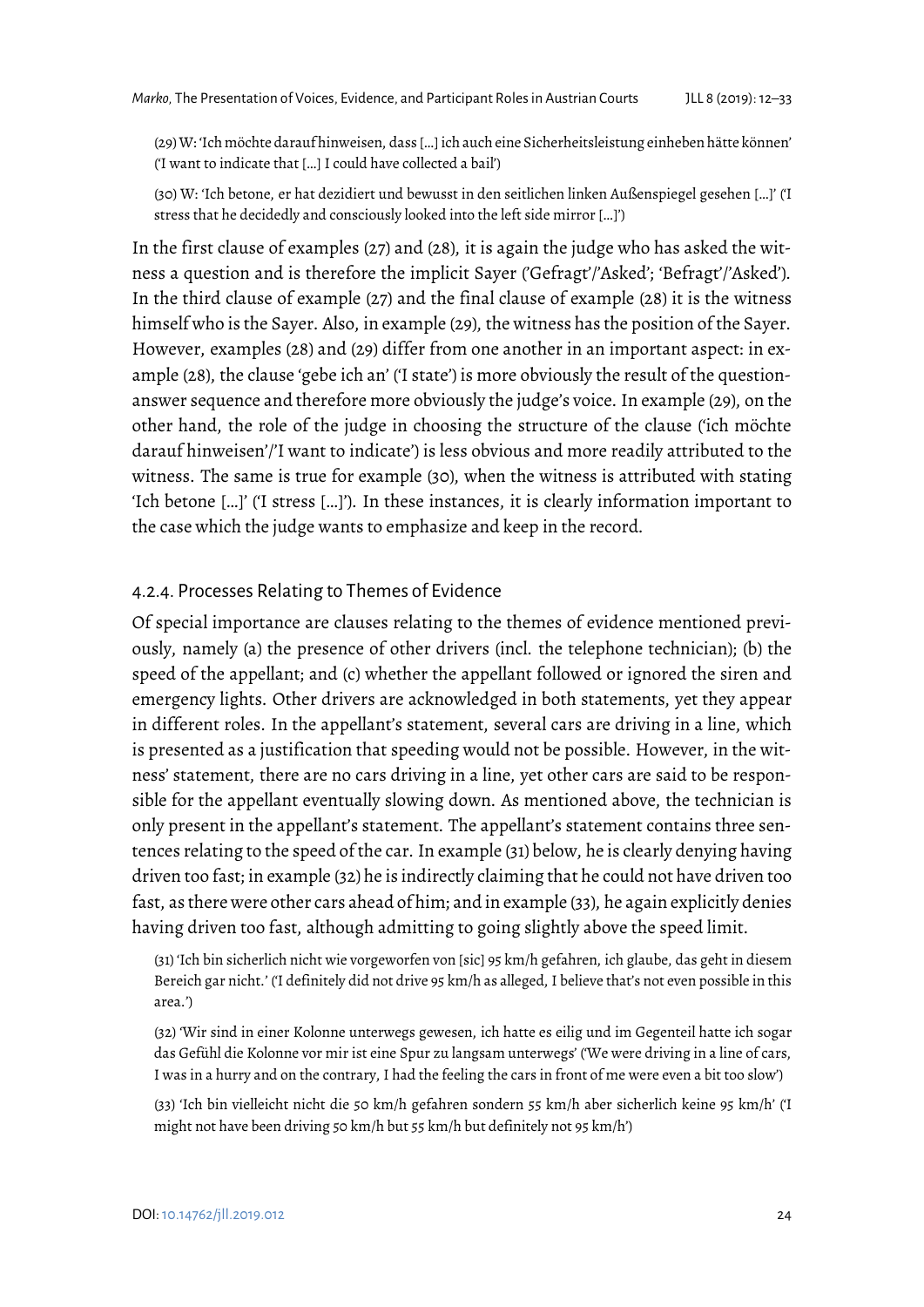The witness' statement contains twice as many sentences relating to the speed of the appellant, and in each it is proposed that the appellant was driving too fast, as in example (34) below.

(34) 'Soweit ich es wahrgenommen habe, waren es mindestens 95 km/h, die wir dann zwischen StrKm. 1,4 und 2,8 zurückgelegt haben' ('As I perceived it, we were driving at least 95 km/h between km 1.4 and 2.8')

Example (34) illustrates that the witness is in the position of the Senser, while in examples (31)-(33) the appellant is the Actor. That is, in example (34) we only receive information about the speed as it was 'perceived' by the witness, thus implicitly making it more subjective, i.e. they imply a reduced confidence in the proposed assertions, compared to examples (31) and (33) above. In addition, this sentence starts with 'soweit' ('as'), which further implies subjectivity and reduced confidence in that proposition. Example (32) implies subjectivity on the speed of the other cars rather than on the actions of the appellant himself. Two more sentences in the witness' statement regarding the speed of the appellant are equally subjective, with the witness in the position of the Senser. Examples (35) and (36) illustrate this.

(35) 'Ich habe mir da schon gedacht, dass der Beschwerdeführer sehr flott unterwegs ist' ('At this point I already thought that the appellant was driving quite fast')

(36) 'Nein, im Gegenteil, ich hatte das Gefühl er hat überhaupt seine Geschwindigkeit nicht verringert' ('No, on the contrary, I had the feeling that he did not reduce his speed at all')

This overview of meaning processes in the statements has shown the variety of processes included and also how the parties involved and their 'stories' are represented. Below, the representation of social actors in the statements will be investigated further.

## 4.3. The Representation of Social Actors

In the second phase of the analysis, the representation of social actors was looked at. The appellant's statement makes reference to the appellant mostly through pronouns (45 instances), but also through instrumentalization (one instance), and functionalization (one instance). Naturally, since the statement is written from a first-person perspective, the most common pronouns are 'ich' ('I') and 'wir' ('we'). The only instrumentalization used for the appellant is 'auf mein Fahrzeug aufschloss' ('caught up to my vehicle'), and the only functionalization is the use of 'der Beschwerdeführer' ('the appellant'), which is clearly attributed to the judge.

The witness is referred to through instrumentalization (three instances), functionalization (three instances), and pronouns (two instances). Thus, the witness is instrumentalized by referring to him through 'der Audi A3' ('the Audi A3'), and 'das Fahrzeug' ('the vehicle'); he is functionalized by referring to his function ('der Zivilbeamte'/'the plainclothed officer', 'der Meldungsleger'/'the complainant').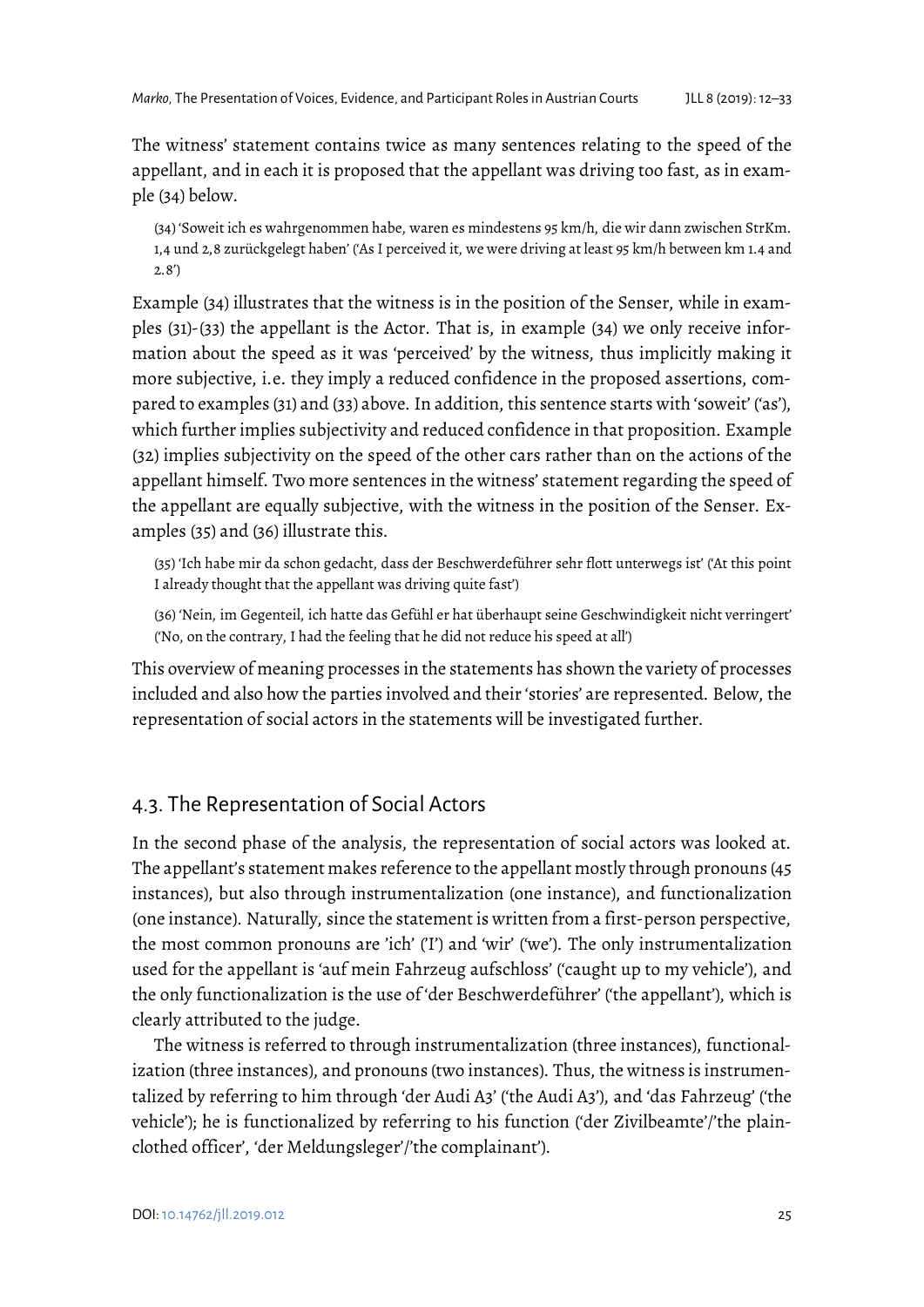Further, the technician is referred to only through functionalizations (four instances), i.e. through the use of 'der Telefontechniker' ('the telephone technician'). He is also implicitly referred to through the pronoun 'wir' ('we') when the appellant talks about their collective actions.

In the witness' statement, the appellant is referred to through functionalizations (15 instances) and pronouns (24 instances), the witness is referred to mostly through pronouns (47 instances) and also functionalizations are present (two instances). That is, the appellant is repeatedly referred to as 'der Beschwerdeführer' ('the appellant'), and through pronouns, such as 'er' ('he'). The witness himself is most commonly referred to through pronouns, which is again attributed to the fact that the statement is written from a first-person perspective. In addition, the witness is also referred to through functionalizations, namely through 'der Zeuge' ('the witness'), which is encountered in instances that clearly contain the judge's voice.

This analysis shows that although the statements are written from the perspective of the respective party, there are many instances in which the judge's voice becomes visible, namely specifically in the use of functionalizations, i.e. in instances where the parties are referred to as 'der Beschwerdeführer' ('the appellant') and 'der Zeuge' ('the witness'). These formulations are present in both statements, but they are of a different nature in either. For example, the witness' statement contains more functional references to the appellant and vice versa. In these instances, it is less obviously (but still highly likely) the judge labelling the involved parties. However, in their own statements, the witness and the appellant are also referred to in their respective functions, i.e. as witness and appellant. These are the instances in which the judge's voice comes to the fore. Example (37) from the appellant's statement and example (38) from the witness' statement serve as illustrations.

(37) 'Angesprochen auf die vorgeworfene Übertretung der Höchstgeschwindigkeit gibt der Beschwerdeführer an: […]' ('Confronted with the alleged exceeding of the speed limit, the appellant states: […]')

(38) 'Vom Beschwerdeführer befragt, welchen Sinn es gehabt haben solle/könne, dass ich als Beschwerdeführer ihm mit unvermindeter [sic] Geschwindigkeit davon gefahren wäre, gibt der Zeuge an: […]' ('Asked by the appellant, what use it could/should have had that I, as the appellant, had driven away without reducing my speed, the witness states the following […]')

In example (37), the functionalization can be attributed to the underlying question-answer sequence. In example (38), there is also an underlying question-answer sequence visible. In this case, however, it is not the judge who asked the witness a question but the appellant. Still, the functionalization ('der Zeuge'/'the witness') is attributed to the judge's voice.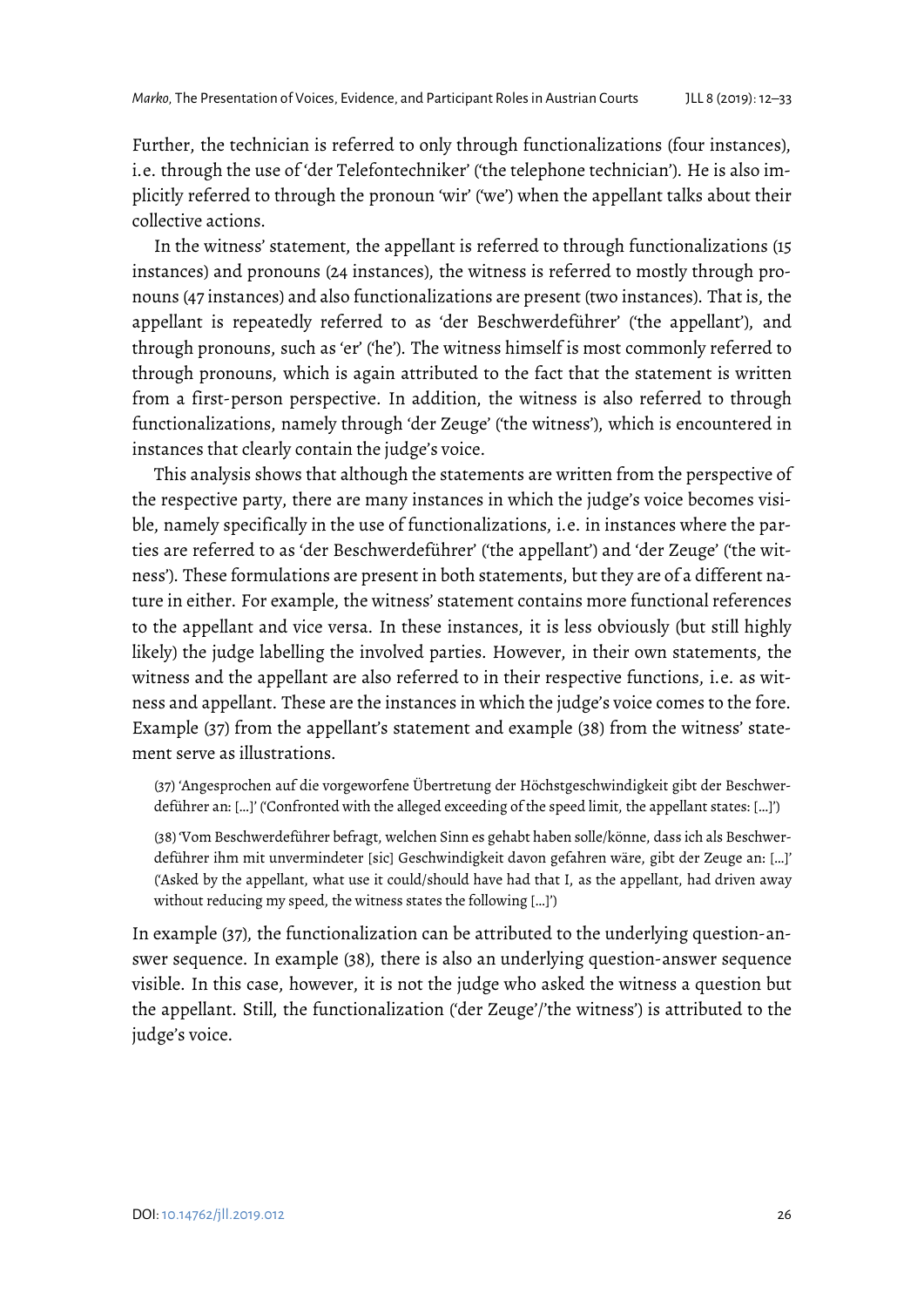## 4.4. Markers of Metadiscourse

The analysis of metadiscursive markers revealed the following: the appellant's statement consists of 47.4 % of interactive markers and of 52.6 % of interactional markers, while the witness' statement contains more interactive markers (55.7 %) and fewer interactional markers (44.3 %). Here, the focus is on the judge's voice as the producer of the transcript, rather than on the witness' or appellant's voices. That is, there are naturally several instances of 'self-mention' that have either the witness or the appellant as a referent, but none of these instances have the judge as a referent. Thus, no instances of 'self-mention' were recorded. Interestingly, there is some use of attitude markers in the witness' statement, namely the use of 'illogical' (example 28) and 'with a smile' (example 12). Table 2 below illustrates these findings in more detail.

|                      | <b>Appellant's Statement</b> |                     | <b>Witness' Statement</b> |                                     |
|----------------------|------------------------------|---------------------|---------------------------|-------------------------------------|
|                      | Absolute number              | Relative freq. in % |                           | Absolute number Relative freq. in % |
| Interactive          | 27                           | 47.4                | 44                        | 54.3                                |
| Transitions          | 24                           | 88.9                | 35                        | 79.5                                |
| Frame markers        | $\circ$                      | O.O                 | O                         | O.O                                 |
| Endophoric markers   | 3                            | 11.1                | 8                         | 18.2                                |
| Evidentials          | O                            | O.O                 | 1                         | 2.3                                 |
| Code glosses         | $\circ$                      | O.O                 | O                         | 0.0                                 |
| <b>Interactional</b> | 30                           | 52.6                | 37                        | 45.7                                |
| Hedges               | 25                           | 83.3                | 22                        | 59.5                                |
| <b>Boosters</b>      | 5                            | 16.7                | 13                        | 35.1                                |
| Attitude markers     | $\circ$                      | O.O                 | $\overline{2}$            | 5.4                                 |
| Engagement markers   | $\circ$                      | O.O                 | O                         | O.O                                 |
| Self-mentions        | $\circ$                      | O.O                 | O                         | 0.0                                 |

**Table 2:** Metadiscursive markers.

### 4.4.1. Interactive Markers

In both statements, the main interactive markers used are transitions, which are used to "express semantic relation[s] between clauses" (Hyland, 2005: 3). This finding can be explained by the fact that the statement takes a narrative form, and transitions such as 'and', 'or', and 'because' help structure the narrative and the causal relationships between individual clauses. Example (39) below shows how the transition word 'and' is used in the appellant's statement to indicate the relationship between the appellant and the telephone technician: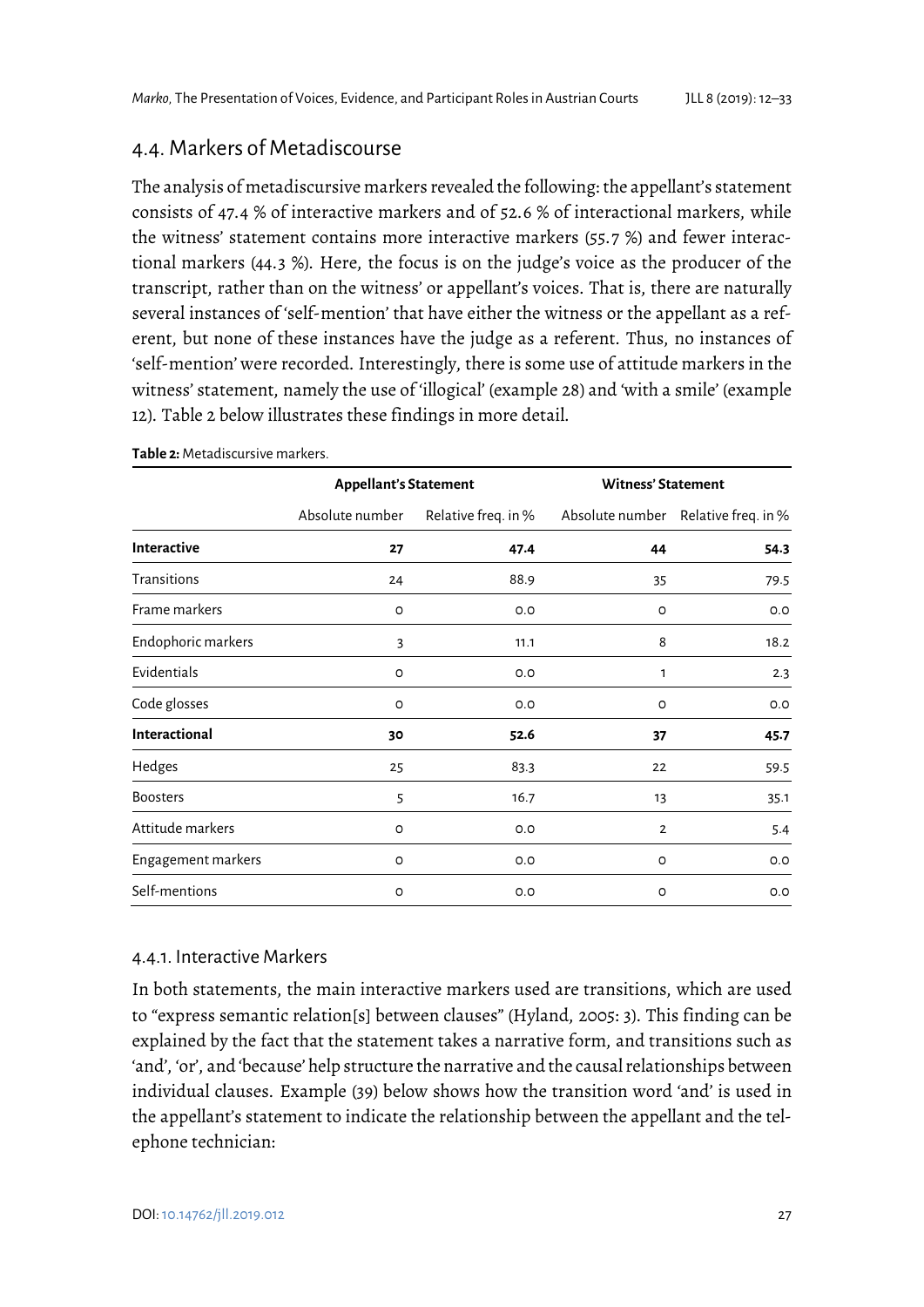(39) A: 'Als der Audi A3 auf den vor mir fahrenden Telefontechniker und mein Fahrzeug aufschloss, waren wir in einer Kolonne unterwegs' ('When the Audi A3 caught up to my vehicle and the telephone technician ahead of me, we were driving in a line of cars')

Endophoric markers, which "refer to information in other parts of the text" (Hyland, 2005: 3), were also found in both statements. However, in the present texts, these markers are not used to refer to distant parts of the statement; they are used to refer forward to information that is provided in the subsequent sentences, as the examples below illustrate:

(40) A: 'Zur mir vorgeworfenen Übertretung […] möchte ich Folgendes anführen […]' ('Concerning the transgression that I'm accused of, I want to state the following […]')

(41) W: 'Ich halte fest, dass […]' ('I maintain that […]')

These examples show that the endophoric markers include the judge's voice in the text, although they are often presented from the respective party's point of view. For example, in the clause 'I want to state the following', the perspective is that of the appellant, yet it is also clear that this clause originated from the judge. In addition, these instances reflect the underlying question-answer sequences in a similar way that the negated statements do, as was outlined above.

Only one evidential marker was found in the witness' statement, and none was found in the appellant's. Evidentials are used to make reference to information from other texts, and the one instance that was found in the witness' statement makes reference to legal texts:

(42) W: 'wie in den Vorschriften vorgesehen' ('as designated by the regulations')

The use of evidential markers, as is the case in example (42), can contribute to the credibility of the content of the assertion. That is, citing a source (in this case legal regulations) as a basis for actions heightens the credibility and reliability provided in the assertions that are based on the external source.

#### 4.4.2. Interactional Markers

The most common interactional markers in both statements are hedges and boosters (incl. intensifiers). Hedges are used to withhold full commitment to a proposition stated in the respective sentence, and boosters are employed to do just the opposite: to emphasize the "writer's certainty in proposition[s]" (Hyland, 2005: 3). While the appellant's statement contains 83.3 % hedges, the witness' contains 62.9 %. Examples (43), (44), and (45) below illustrate the use of hedges:

(43) A: 'Ich weiß nicht mehr genau […]' ('I don't remember exactly […]')

(44) A: '[…] [wir] dachten, das Fahrzeug wolle an uns vorbeifahren' ('[…] [we] thought that the vehicle wanted to pass by us')

(45) W: '[…] so wie ich den Eindruck hatte […]' ('[…] like I perceived it […]')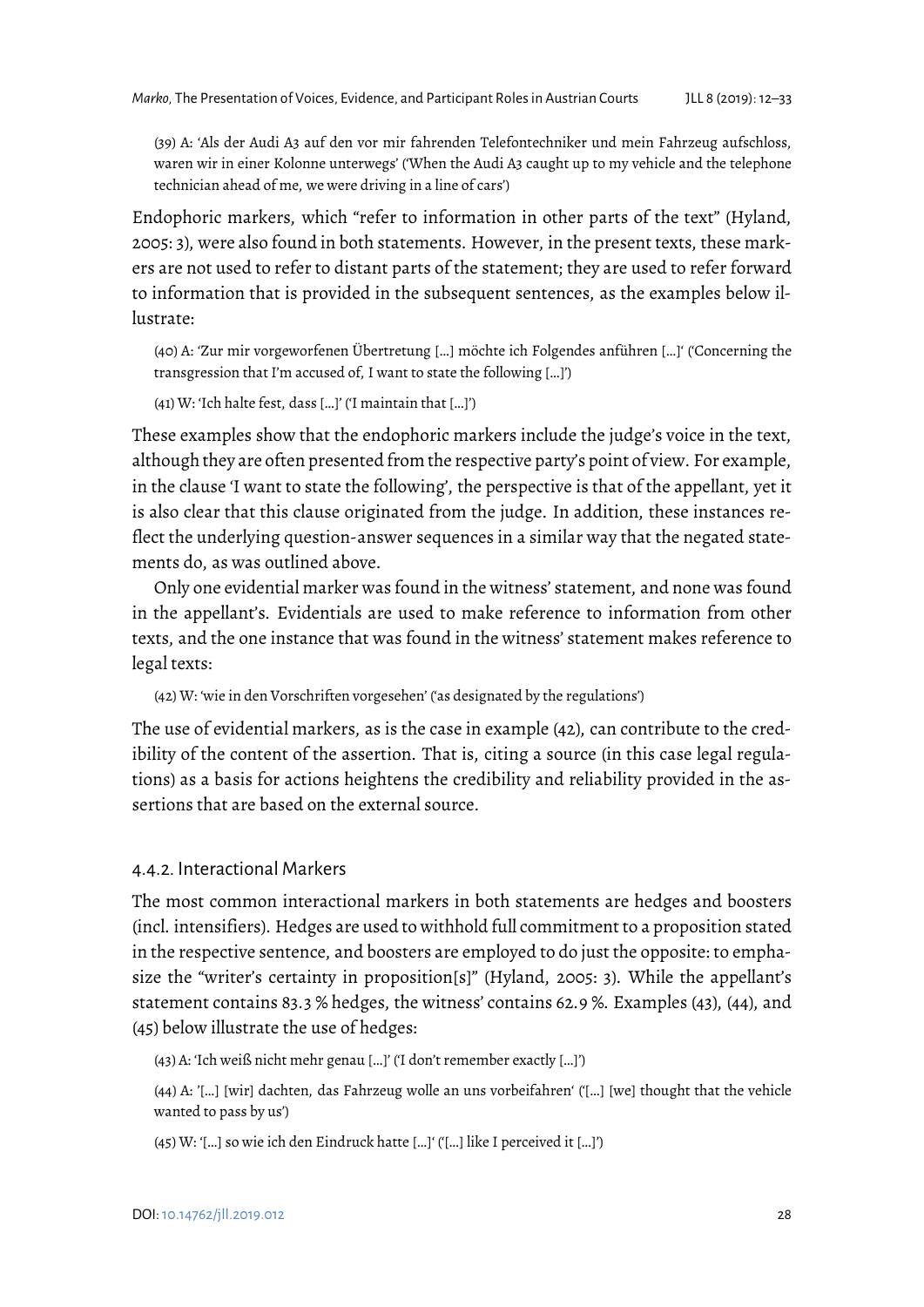Although the appellant's statement contains many hedges, they are less commonly found in the passages discussing the themes of evidence outlined above. The passages related to important evidence, however, contain boosters as well, which supports the appellant's position. The appellant's statement 16.7 % of boosters, while the witness' contains 37.1 %. Examples are given below:

(46) A: 'Das dürften sich offensichtlich auch die anderen Fahrer gedacht haben […]' ('The other drivers obviously thought the same […]')

(47) W: 'Ich kann mich an den Vorfall gut erinnern […]' ('I remember the incident well […]')

(48) W: 'Ich habe definitiv keinen zweiten Fahrzeuglenker dann weiter geschickt […]' ('I definitely didn't send a second driver away […]')

Put into relation with one another, the witness' statement contains more expressions that are signs of certainty, and the appellant's statement contains more expressions that are signs of uncertainty, or at least of incomplete commitment to the stated proposition. The frequent use of boosters in the witness' statement also reflects the witness' status as a police officer, who seems to be sure about what he is saying. Upon closer examination, however, two contrasting tendencies are visible: the use of hedges in the witness' statements increases towards the end, while the use of boosters declines (the opposite for the appellant). This can be taken as indication that the appellant's certainty in the asserted propositions increases, and with it his believability, while the witness' certainty and thus also his believability decreases throughout the statement.

# 5. Discussion

The first research question can be answered easily: the structure of the record is a narrative based on a question-answer sequence that is visible through the use of negation, breaks in the narrative sequence, and verbal processes that reveal the judge's voice. The appellant's statement is provided first, followed by the witness' statement. Both statements are written from a first person perspective, which can disguise the fact that the involved parties are not the linguistic authors of the texts. Interestingly, the statements are not necessarily written in a chronological order: especially in the witness' statement, previous parts of the statement are taken up again at the end, which implies repeated questioning by the judge. Additional elements that are not a part of this analysis but are a part of the official protocol is personal information about the involved parties, the date and time of the trial, and meta-comments, such as 'Die Richterin eröffnet […] die Verhandlung, prüft die Persönlichkeit der Anwesenden' ('the judge opens the trial […], examines the personality [sic] of the present parties […]'), 'Die Verhandlung wird auf Grund der divergierenden Aussagen auf unbestimmte Zeit vertagt' ('the trial is adjourned indefinitely due to diverging statements '), and 'Die Richterin schließt um 12.04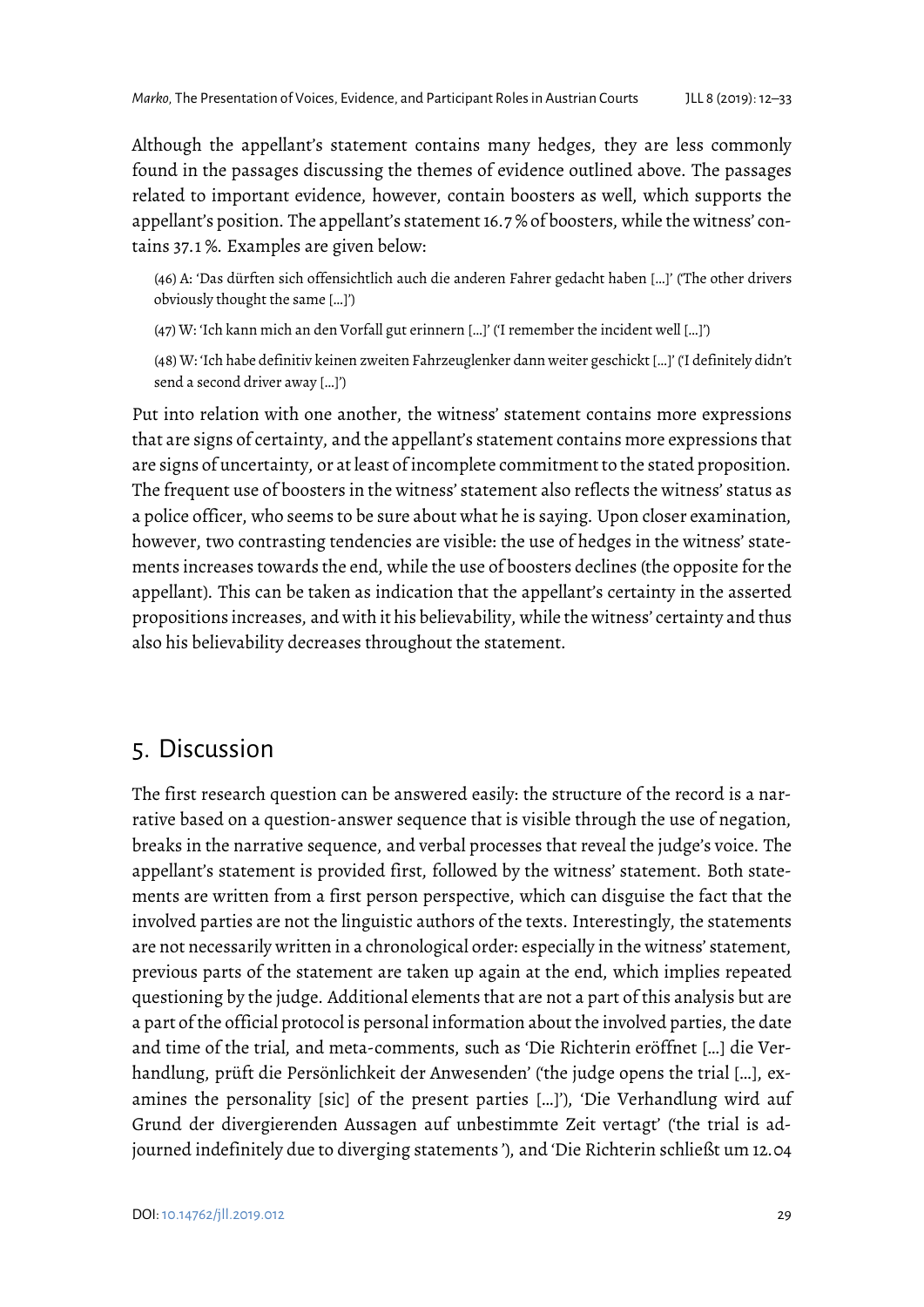Uhr die Verhandlung' ('the judge closes the trial at 12.04 o'clock'). An interesting note at the end of the protocol is that the witness did not sign his statement ('Da keine weiteren Fragen an den Zeugen mehr gestellt warden, entfernt sich dieser ohne Unterfertigung der Zeugenaussage'/'As no more questions are addressed to the witness, he leaves without signing the statement').

Clearly, the judge's voice is present in many instances of the statements: for example, in the mental processes that lack an explicit Sayer, as well as in naming practices in the form of functionalizations and instrumentalizations, metadiscursive markers, and legal vocabulary. The use of personal pronouns, like 'I' and 'me', though, are associated with the respective speaker rather than the judge, although the statement was filtered through the judge's voice. That is, most of the content originates from the involved parties, yet the language is mostly the judge's, even though the statements are written so as to convey the perspective of the individuals involved.

The outcome of the case is in some ways reflected in how the evidence and participants are represented linguistically. For example, although at first sight the witness' statement reflects a certain amount of confidence in the asserted propositions (e.g. through the frequent use of boosters), this does seem to change upon closer analysis: the witness' statement contains more boosters in the beginning, but throughout the statement the use of hedges, especially in regard to important pieces of evidence, increases. This indicates higher levels of uncertainty in the asserted propositions. The judge's critical position towards the witness' statement is mainly reflected in the repeated questioning on critical topics, as well as in the use of evaluative attitude markers ('illogical', 'with a smile'). The use of these markers implies that the witness' statement is in fact illogical and that he had a different agenda in mind than issuing a fine for speeding. That is, by including 'with a smile' and other information such as 'I actually wanted to pull over the appellant', it is implicitly asserted that the witness' focus was completely on the appellant and thus his agenda was more personal (as evidenced by the previous repeated contact between the appellant and the witness) than is visible at first sight. The complete focus on the appellant is also reflected in the absence of references to the telephone technician. Also, in many of the passages relating to important evidence, the witness is presented in the role of the Senser, which implies a certain degree of subjectivity, thus rendering his statement less believable.

The appellant's statement, on the other hand, although initially containing more hedges, is presented as more believable, as the use of hedges decreases throughout the statement. This can be an indication of the judge initially being more skeptical about his statement, but also of increasing confidence towards the end of the examination. Further, by admitting some minor transgressions (e.g. going 55 km/h instead of 50 km/h, or talking on the phone and paying the respective fine without further trouble), the rest of the statement seems to be more plausible as well. In addition, the appellant's statement contains fewer mental processes relating to important evidence that have the ability to render the statement more subjective. The combination of these factors allows for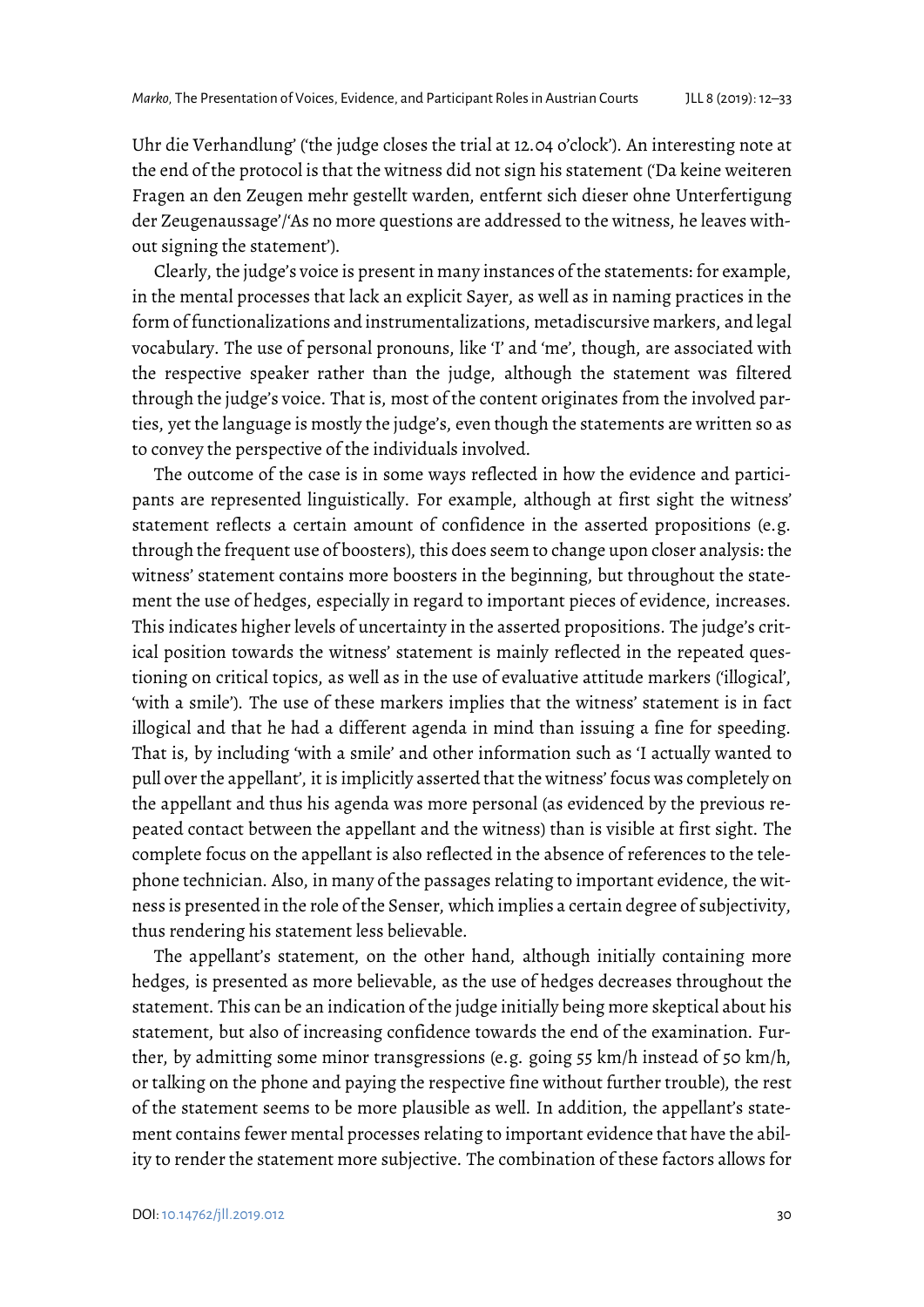the conclusion that the appellant's statement is presented as more believable and more trustworthy, thus giving an indication of the judge's final decision, which, in fact, was to believe the appellant.

From the statements themselves, it is difficult, if not impossible, to draw conclusions regarding their believability, as it is not the verbatim statements that are analyzed (see, e.g., Adams & Jarvis, 2006; Olsson, 2004). However, they reveal the judge's stance towards the involved parties and, in fact, through the use of boosters and hedges, even reveals her changing stance throughout the trial.

# 6. Conclusions

The analysis in this paper has shown that a record of court proceedings, which does not contain verbatim statements of the parties involved, does indeed contain many different layers of voices and can reveal the author's (i.e. judge's) presence through close analysis. In this specific case, the judge is undisputedly the most powerful actor and also the author of the statements languagewise. Contentwise, as mentioned above, the individual parties are the sources of information. Thus, the judge acts as the spokesperson of the parties by conveying their message through her own words though trying to express the original ideas as accurately as possible (Harris, 1990). The judge also decides on which information will be put into the records based on her knowledge of what is important for the present trial, as well as keeping in mind potential future trials where the present record could become the only source of information and evidence (i.e. should there be any further trials in this case, other judges will rely on the present record as a source of evidence, for example in cases of false testimony, § 288 StGB – Austrian Criminal Code). Thus, the decision of which information will be included in the record is highly selective and presented from the judge's point of view.

It could be shown that particularly the analysis of metadiscursive markers, but also the analysis of meaning processes can provide insights into the author's stance and, as in this case, can even reflect the outcome of the trial. Indeed, it would be an important step in advancing the analysis (and also the production) of courtroom transcripts or records of court proceedings to investigate verbatim recordings and compare them with the final written documents. This, however, is not possible in Austria under current legislation and the new General Data Protection Regulations (GDPR) of the European Union does not facilitate collecting verbatim data either. Nevertheless, it is important to analyze and evaluate existing data in order to improve current practices or, at least, increase awareness of existing problems.

Of course, it is not possible to make any generalizations based on this data sample, but it has been shown that further investigations in this area, especially with larger collections of data, can yield invaluable insights into the composition of non-verbatim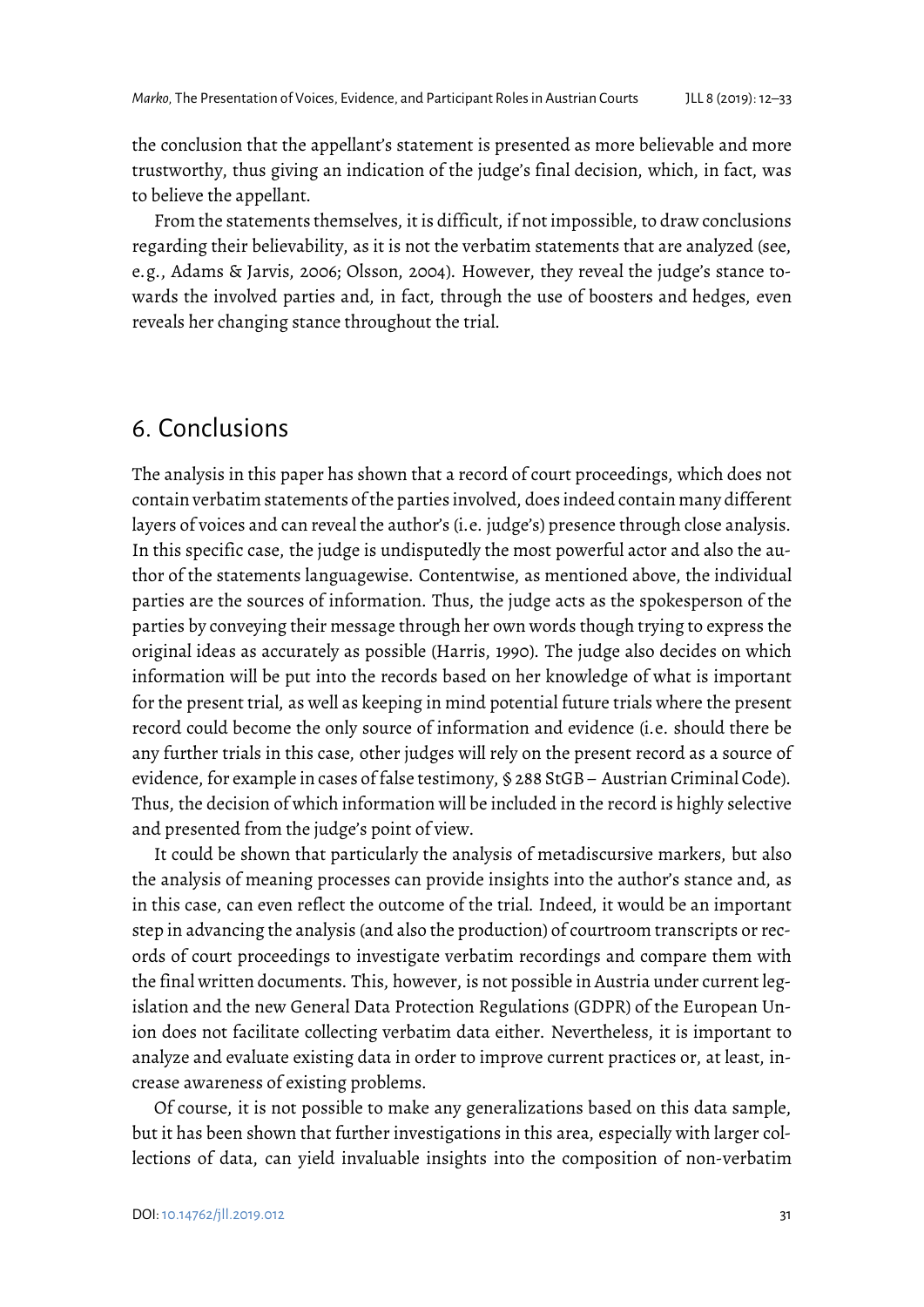court records, power relations among the parties involved, and ideologies of the person responsible for the paraphrasing of the verbatim statements. Analyses with larger samples promise exciting new insights into trials and the production of records of court proceedings.

# References

- Adams, S. & Jarvis, J. P. (2006). 'Indicators of veracity and deception. An analysis of written witness statements made to the police.' *Speech, Language and the Law, 13*(1), 1– 22. DOI[: 10.5195/lesli.2013.2.](https://doi.org/10.5195/lesli.2013.2)
- Banscherus, J. (1977). *Polizeiliche Vernehmung: Formen, Verhalten, Protokollierung*. Hilden: Verlagsanstalt Deutsche Polizei GmbH.
- Biber, D. (2006). *University Language: A Corpus-Based Study of Spoken and Written Registers.* Amsterdam: John Benjamins.
- Byrman, G. & Byrman, Y. (2018). In evidence: Linguistic transformations of events in police interview reports. *Nordic Journal of Linguistics, 41*(2), 155– 181. DOI[: 10.1017/S0332586518000100.](https://doi.org/10.1017/S0332586518000100)
- Canning, P. (2018). "No ordinary crowd": Foregrounding a "hooligan schema" in the construction of witness narratives following the Hillsborough football stadium disaster. *Discourse & Society, 29*(3), 237– 255. DOI[: 10.1177/0957926517734665.](https://doi.org/10.1177/0957926517734665)
- Cavalieri, S. (2016). The role of metadiscourse in counsels' questions. In Cheng, L. (Ed.), *Exploring Courtroom Discourse: The Language of Power and Control.* New York: Routledge.
- Cetkovic, S. (2014). Position of Temporal Adverbs in Police Reports in English. *Mediterranean Journal of Sciences, 5*(13): 217– 221. DOI[: 10.5901/mjss.2014.v5n13p217.](http://dx.doi.org/10.5901/mjss.2014.v5n13p217)
- Conley, J. M. & O'Barr, W. M. (2005). *Just Words*. Chicago and London: Chicago University Press.
- Coulthard, M. (2002). Whose voice is it? Invented and concealed dialog in written records of verbal evidence produced by the police. In J. Cotterill (Ed.), *Language in the Legal Process*, 19– 34. London: Palgrave Macmillan. DOI[: 10.1057/9780230522770\\_2.](https://doi.org/10.1057/9780230522770_2)
- European Commission (2018). *General Data Protection Regulation*. [https://euro-lex.europa.eu/legal](https://euro-lex.europa.eu/legal-conent/EN/TXT/PDF/?uri=CELEX:02016R0679-20160504&from=EN)[conent/EN/TXT/PDF/?uri=CELEX:02016R0679-20160504&from=EN](https://euro-lex.europa.eu/legal-conent/EN/TXT/PDF/?uri=CELEX:02016R0679-20160504&from=EN) [accessed August 2018].
- Felton-Rosulek, L. (2015). *Dueling Discourses. The Construction of Reality in Closing Arguments*. New York: Oxford University Press.
- Fraser, H. (2003). Issues in transcription: factors affecting the reliability of transcripts as evidence in legal cases. *International Journal of Speech, Language and the Law, 10*(2): 203– 226. DOI: [10.1558/sll.2003.10.2.203.](http://dx.doi.org/10.1558/sll.2003.10.2.203)
- Gudjonsson, G. & Haward. L. R. C. (1983). Psychological analysis of confession statements. *Science & Justice, 23*(2): 113– 120.
- Halliday, M. A. K. (2014). *Introduction to Functional Grammar*. London & New York: Routledge.
- Harris, B. (1990). Norms in Interpretation. *Target, 2*:1, 115– 119. DOI[: 10.1075/target.2.1.08har.](https://doi.org/10.1075/target.2.1.08har)
- Hewings, A. (2012). Stance and voice in academic discourse across channels. In K. Hyland & C. S. Guinda (Eds.), *Stance and Voice in Written Academic Genres*, 187– 201. London: Palgrave Macmillan.
- Hirvela, A. & Belcher, D. (2001). Coming back to voice: The multiple voices and identities of mature multilingual writers. *Journal of Second Language Writing, 10*, 83– 106. DOI: [10.1016/S1060-3743\(00\)00038-2.](https://doi.org/10.1016/S1060-3743(00)00038-2)
- Hoffmann, L. (1989). *Rechtsdiskurse. Untersuchungen zur Kommunikation in Gerichtsverfahren*. Tübingen: Gunter Narr Verlag.
- Hyland, K. (2005). *Metadiscourse: Exploring Interaction in Writing*. London: Continuum.